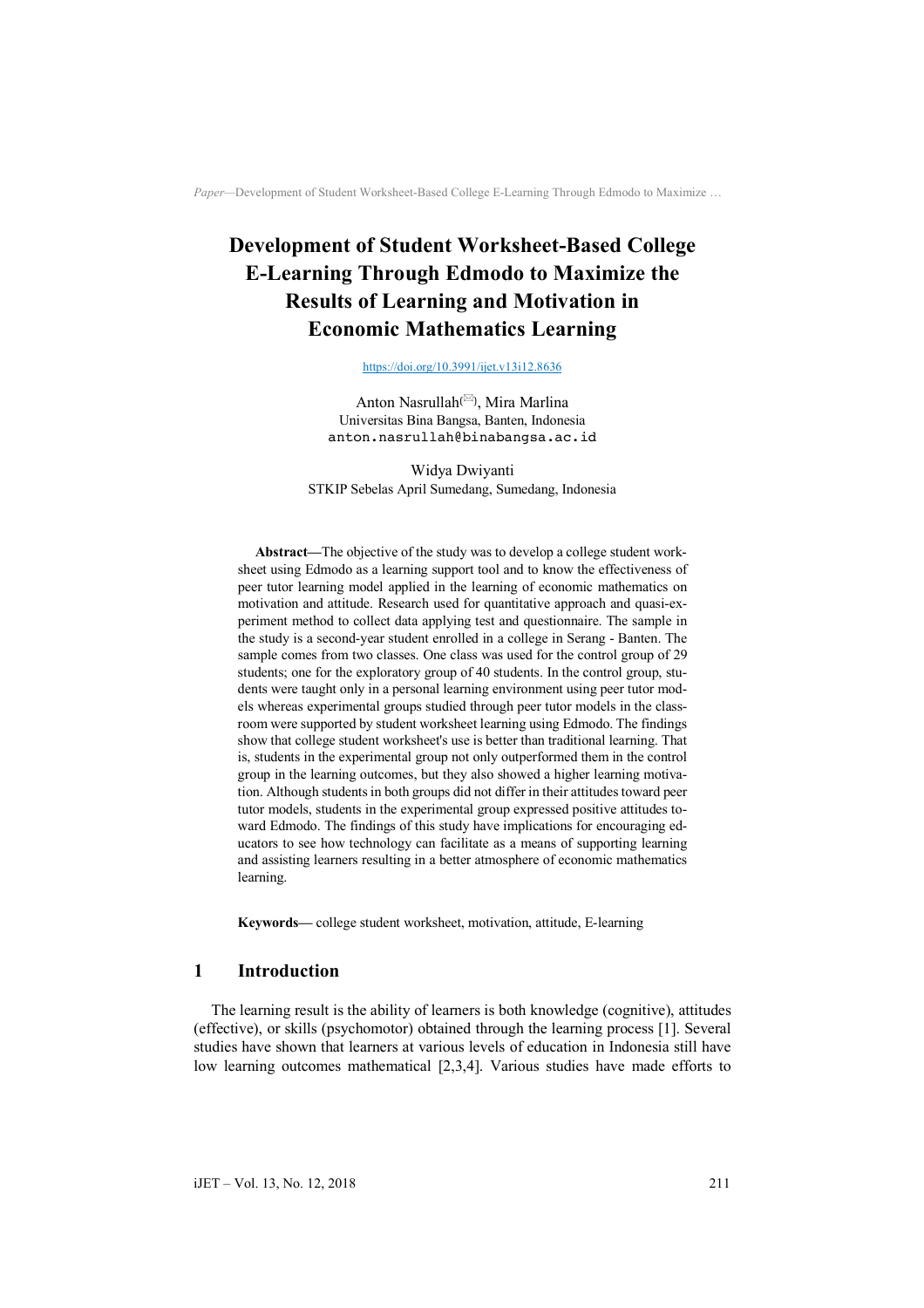improve learning outcomes by using a variety of learning methods eg Reciprocal Teaching [5, 6, 7], Think-Pair-Share [8,9.10], Snowball Throwing [11,12,13]. NCTM states that the presentation of the material for example technology using computer-assisted learning is a vital component to support communications in math because it can be a reference material the students in discussing ideas related to mathematics [14]. This will encourage the learning outcomes student. The statement indicates that in addition to the use of approach to teaching methods that have been done in a variety of research, technological approach can also be used as a means of supporting the learning so that the learning process may facilitate the activities of the learning process of learners effectively and efficiently both in the classroom and outside the classroom (online) leading to achieving optimal learning results.

One technology that has been used in mathematics, for example, the use Edmodo app. Edmodo is a computer application that has been shown to have important benefits in the learning process [15,16,17,18,19]. The benefits derived from the use Edmodo among other applications can improve the literacy skills of mathematics and students can receive pedagogy in learning mathematics and students also feel the increased involvement in classroom discourse through Edmodo app [16], increasing the positive attitude of students towards learning [20,21] and increase motivation to learn [22]. Unfortunately, the benefits of using Edmodo has not been applied specifically to improve results and motivation to learn where studies have used the software application help in improving the ability of learning outcomes is [23,24,25] using Moodle software should be: a) requires a better understanding of the system; b) The need for experts to build a system of e-learning; c) cost more; 4) require special hardware compared Edmodo.

Mathematics, students do not just memorize theories and formulas, but more directed in the process of knowledge and mastery of mathematical concepts [28]. The learning process is a process of communication between faculty and students. However, the problem is how to keep the communication process can be delivered effectively and efficiently so that the message conveyed can be received in full by learners [26]. For this purpose, lecturers need to use the media and supporting tools in mathematics. One media that can be used is a College student worksheet [27]. College student worksheet lists of materials, concepts, and understanding that will be constructed student through the problems given. However, the problems found was the limited time in the classroom. Because of time limitations in the use of technology in the classroom through Edmodo app that transforms college student worksheet form (print) into a college student worksheet (online) so as to facilitate faculty in delivering matter from anywhere and anytime.

Results of research on the use of technology in learning show that adaptive learning Utilize technologies that interest may be a powerful way to support learners in gaining fluency with abstract representational systems and based interventions can promote robust learning outcomes [28]. The use of technology can also facilitate student learning in improving understanding of mathematics subject matter [29]. Learning models built using technology can create learning habits and independence [30]. It can be developed by creating a learning environment that encourages students to interact with teachers and classmates with the approach of peer tutors both in the classroom and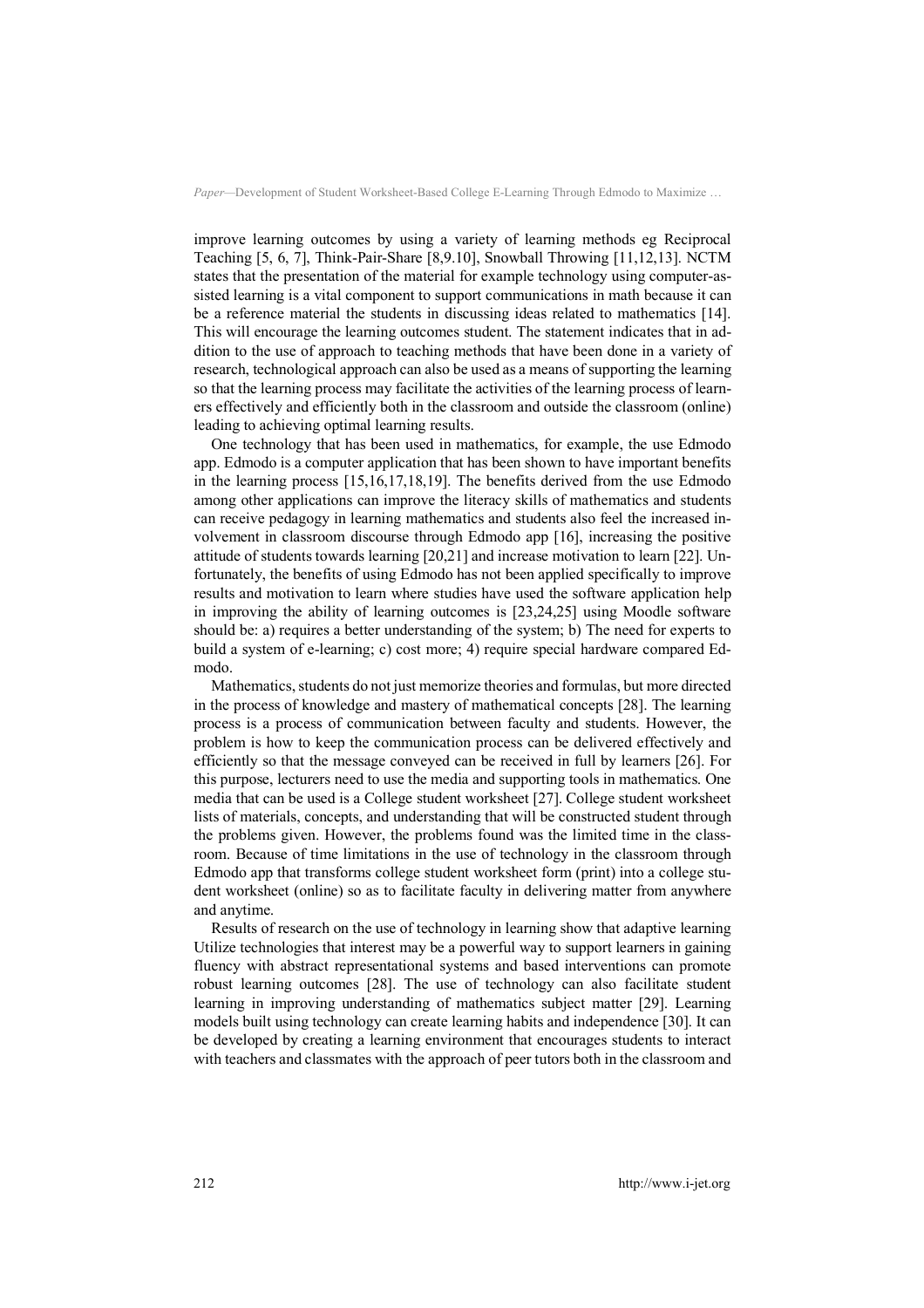outside the classroom (online). The creation of a pleasant atmosphere and interwoven interactions between students with learning activity is one of the features of the use Edmodo, and various studies show that there is an improvement in the level of involvement of students learning to use Edmodo [31,32,33,34,35,36]. These facts show that Edmodo has the potential to improve student results. One way to develop mathematical thinking ability of students is to familiarize the student to do it continuously [37]. In this study, the continuity of which is in the classroom and outside the classroom (online) managed through Edmodo as a tool to support the learning of mathematics given to students so that they can drive results and motivation to learn them. Therefore, this study investigated the use of college student worksheet based elearning through Edmodo to maximize results and motivation to learn.

## **2 Overview**

#### **2.1 College Student Worksheet**

Easy teaching materials developed by educators is printed form, one of which is a teaching material in the form of college student worksheet. College student worksheet is the source and media that can help students learn in a focused [38] and worksheets focused procedural [39]. In connection with the Student worksheet with technology tools are not only limited in print form but, now developed in non-print form (online). Student non-print worksheet encourages students/students to use it outside the classroom via the Internet [40].

Process more efficient. For example, the time in the classroom is usually discharged to the delivery of the material so that the limited time for exercise. The use of college student worksheet through Edmodo to use computers to address the deficiencies found in the learning process is limited time for face to face and do the exercises. Based on previous research, the learning process using Edmodo shows that in general the students give a positive attitude to learning Edmodo and can save time in the effectiveness of communication [20]. The use Edmodo many challenges and has a great potential for learning [21] and computer-assisted assessment.

#### **2.2 Peer Tutoring**

There are three tutor models in the following study groups; 1) Student to tutor ie tutor give explanation to all learners with learners ask to tutor; 2) Group to tutor ie tutor gives explanation to group or group that has been formed, and number of tutors adjusted with number of groups; 3) Student to student Information or explanation is not only obtained from the tutor alone but can also from other friends who already understand and understand with the explanation of the tutor [41].

Five steps in the tutor: (a) The tutor asks a question; (b) student answers; (c) the tutor provides feedback on answers; (d) students and tutors collaborate to improve the quality of the answers; and (e) the tutor judges the student to understand the answer [42]. It aims for task management in student worksheets including the introduction and framing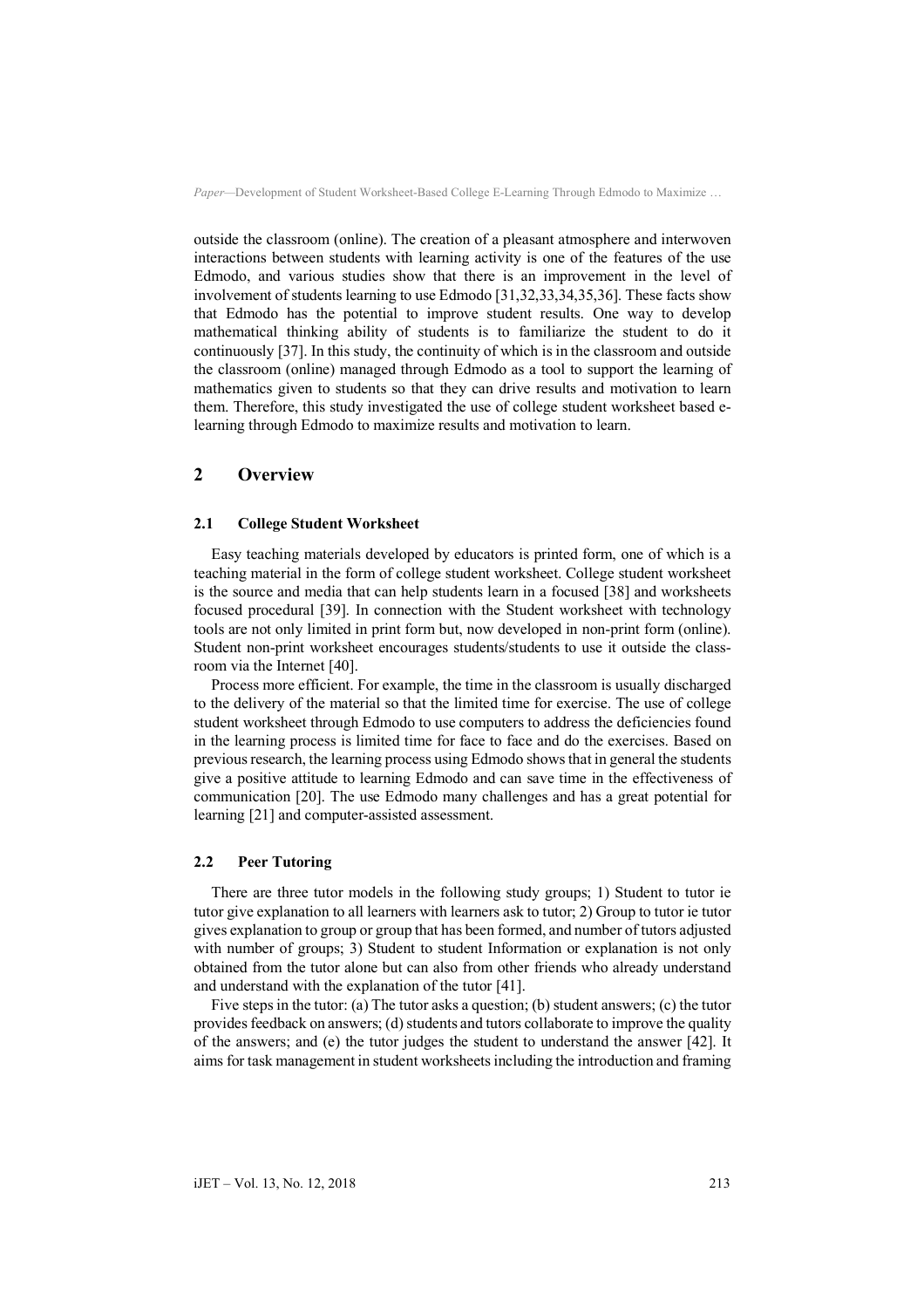of problems and can solve them. Approaches using their tutors are given the opportunity to engage in intellectually stimulating classroom discussions and deep learning [43].

Based on the description above about the tutor model, the research model used in organizing the learning process is by peer tutoring method (a group to tutor). Peer tutor approach is a learning method that provides an opportunity for all learners to be able to understand the concept of mathematics evenly, as well as to improve the learning motivation of learners, one of the learning methods is a peer tutor. Tutors usually adapt to learners based on learners' performance characteristics, and learners typically use tutors through classroom (traditional) interface [44] and online. Students who are considered less in learning in the classroom can be more attention by the tutor in each group so that students are not expected to feel reluctant and embarrassed in asking the tutor is about the material that has not understood.

#### **2.3 Motivation in Learning**

One can encourage student/students motivated in learning environments and student progress online worksheet is the motivation to learn. Motivation to learn is learning driver to become active and multimedia learning environment using computers can improve emotion, motivation, and positive understanding [46]. It is the impact of the use of computers to provide learning resources at any time and used in lieu of or in addition to the more traditional learning resources, such as lectures and textbooks [46].

Motivation is the deciding factor in the extent to which students can achieve the desired learning outcomes [47]. Learning to become effective when an individual is ready to learn, or in other words, when someone wants to know something without coercion or extrinsic rewards [48]. Motivation to learn will not be formed if the students do not have the desire, aspiration and realize the benefits of learning for themselvesalone [49]. Motivation has an important role in influencing the achievement of learners [50].

Learners interact with both students and communication with students, lecturers and students online, it is because there is a boost student motivation to learn. Learning environment using computers and mobile online is attracting students to obtain knowledge and motivation to learn them [51,52,53]. Previous research reveals the learning approaches on motivation to learn that learning is more active and can increase the motivation to learn in comparison with conventional learning approaches [54,55,56].

The use of student worksheets through Edmodo app with peer tutors approach can be useful and add confidence to maximize learning outcomes and student learning motivation. Learning in the classroom may not be enough time in the delivery of materials and exercises through Edmodo app, especially for those who have limited understanding of mathematics is low. Therefore, the focus of research is in order to complete the knowledge and student worksheet through Edmodo applications as a means of supporting learning outside the classroom.

Peer tutor learning approach through Edmodo application is designed based on learning objectives, so it can help students in solving problems both in class and out of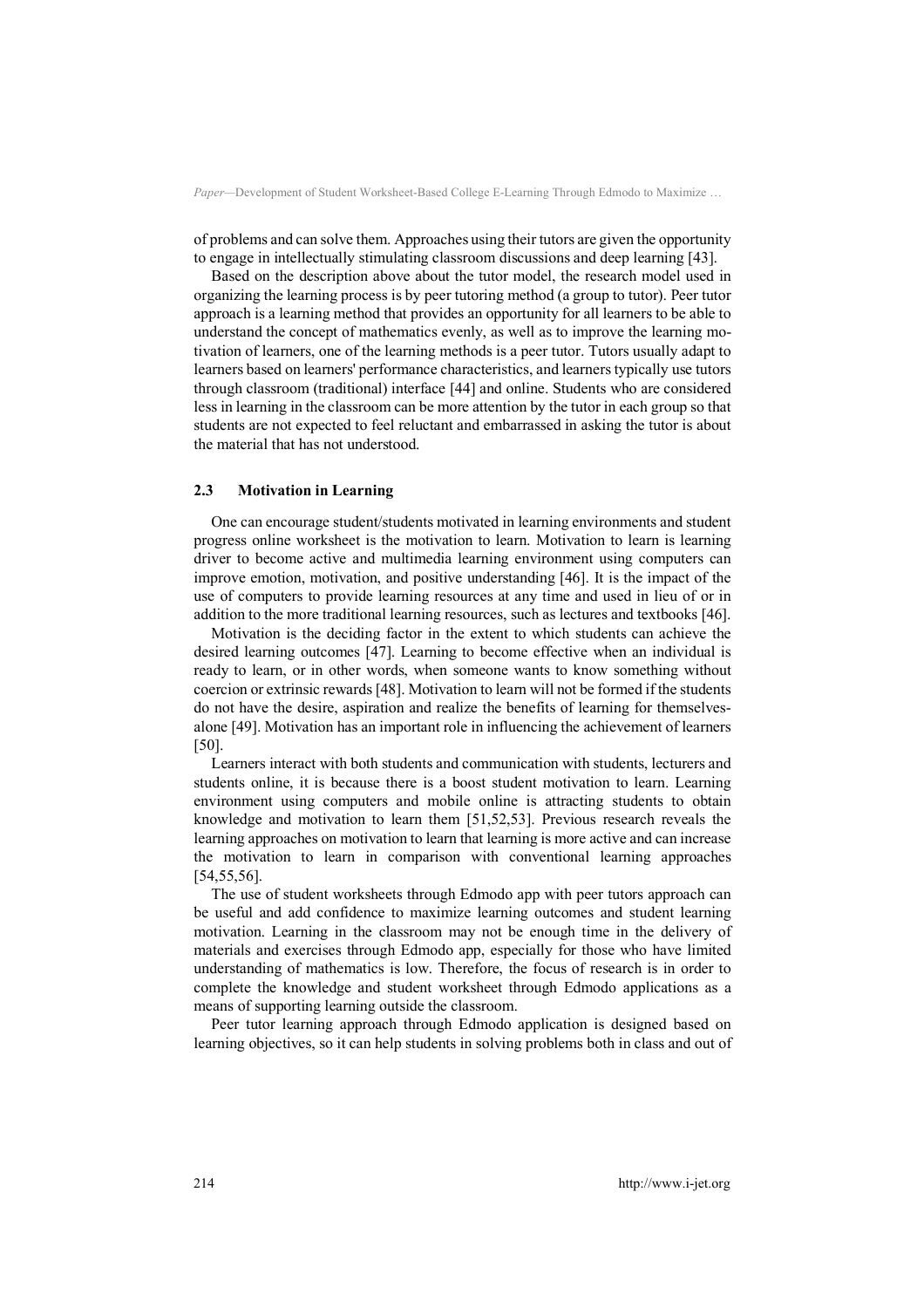class (online). It is expected to improve student's learning outcomes and motivation to the maximal maximum.

The results of this study will show the effectiveness of the use of student worksheets through Edmodo as a means of supporting learning with the support of technology with in the online learning environment. This leads to learning outcomes and learning motivation in mathematics for the better and will be the design of learning in the syllabus in the future. Based on the literature review, the research focused on three variables: learning outcome, learning motivation, and attitude. Therefore, the use of college student worksheets based on E-learning through Edmodo is enhanced to maximize learning outcomes, motivation and improve positive attitudes toward mathematics learning.

## **2.4 Research Objectives**

- 1. To develop a worksheet for a college student in mathematics applied economics.
- 2. To evaluate the effectiveness of peer tutoring learning approaches
	- (a) To compare student results experimental class and control class after treatment.
	- (b) To compare the motivation to learn between the experimental class and control class.
	- (c) to compare the students' attitude towards the approach of peer tutoring between the experimental class and control.
	- (d) to measure attitudes toward the use of college student worksheet-based e-learning through Edmodo in the experimental class.

#### **2.5 Hypothesis**

H1: Students experiment class education outcomes better than the control class.

H2: Students in the experimental group had a higher motivation than the control class. H3: Students in the experimental group had a more positive attitude than the control class.

# **3 Methodology**

## **3.1 Participants**

The research was conducted at private university Bina Bangsa University which has 1365 students. The code of economics-mathematics course is MA 16208 (3 SKS) in semester 1 academic year 2017/2018. The fact that this study was conducted at a university made it difficult to scramble every course and allocate it to the control and experimental group. An appropriate choice isto use a qualitative approach with the quasiexperiment method of design used is non-equivalent control group [57]. Consideration of certain factors that may lead to a damaged experiment [58]. In the research process, it does not create a new class group but an existing class group is then selected to determine the experimental class and the control class that has almost the same characteristics. The sample comes from two classes. One class was used for the control group of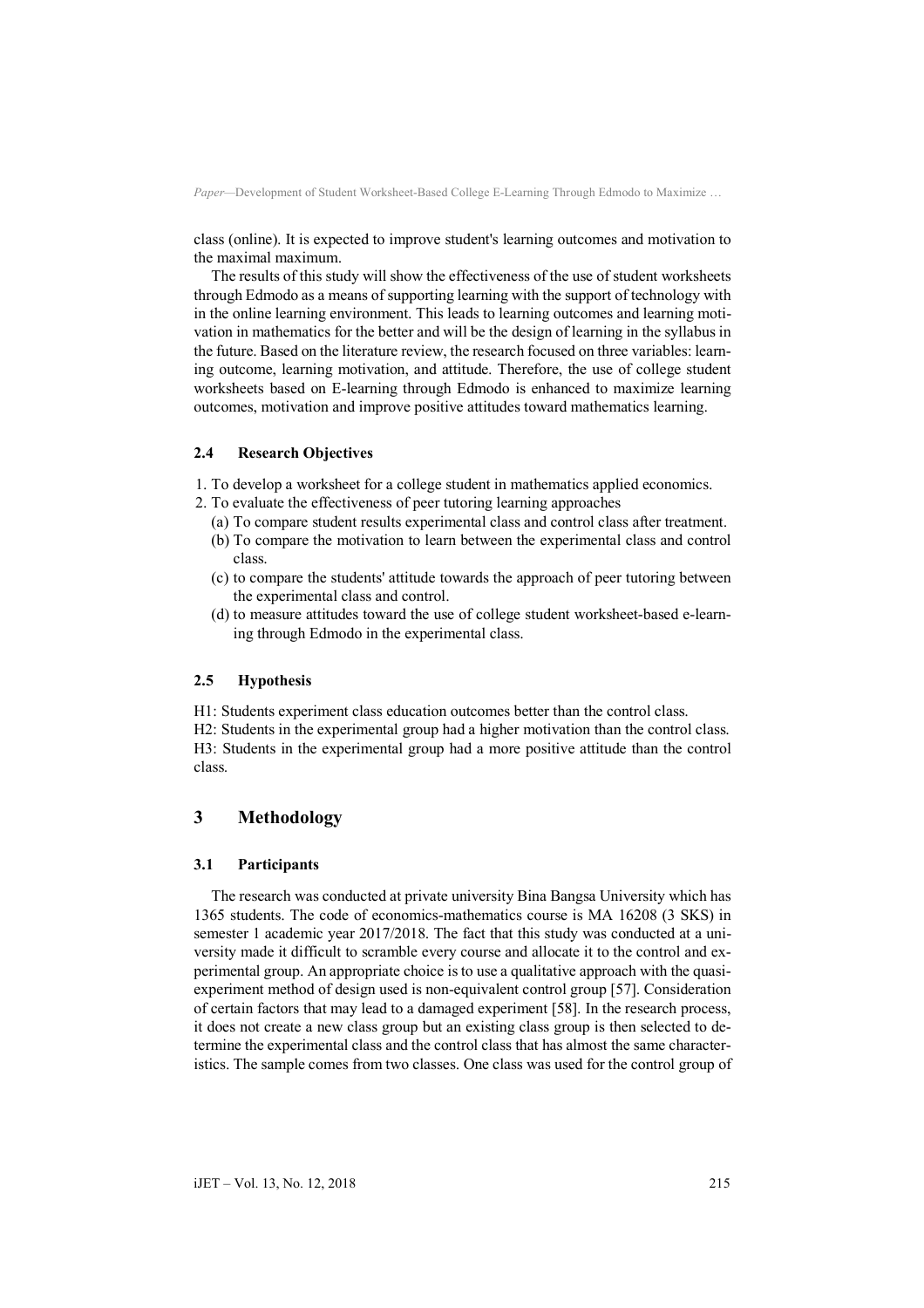29 students; one for the experimental group of 40 students. Economics mathematics courses last for 14 weeks in one semester with each classroom meeting once a week for 150 minutes.

#### **3.2 Research design**

The quasi-experimental study was designed to compare the results of learning, motivation, and attitudes among students in mathematics learning economy. In the control group, students are only taught in a face to face learning environment using a model of peer tutors while the experimental group studied through the model of peer tutors in the classroom with the supporting tools online college student worksheet using Edmodo. Both groups started with studies in the setting-face for seven weeks when there are treatments applied to them. Most of the time spent on the content of textbooks. During the week of 9-14, students in the experimental group were given access college student learning and online via Edmodo worksheet used to support after learning in the classroom (face to face), while students in the control group were involved with only a face to face learning in the classroom.

#### **3.3 Instrument**

The instruments used in the study were three sets of test results and two sets of questionnaires for motivation and attitude. The first instrument is a test used to assess student learning outcomes in experimental and control classes. Pre-test (first test) is done in week 8 and post-test (second test) at week 16 in experiment class and control class. The second instrument in this study was a questionnaire of student motivation in the experimental class and control class of 10 statements [55,60]. Questionnaire Motivation there are 10 items using scale five  $(1 =$  strongly disagree,  $2 =$  disagree,  $3 =$  disagree or disagree,  $4 = \text{agree}$ , and  $5 = \text{strongly agree}$ ).

The third instrument in the study was the questionnaire of student attitudes toward learning using tutorsebaya approach (experimental class and control class) containing 10 items and the use of college student worksheet based on e-learning through Edmodo on economic math learning (experimental class) containing 15 items. Measurement of attitude ie; the degree of student assessment of a statement is divided into 5 (five) categories arranged in stages [55,60]. For a statement to support a positive attitude, the score given starting from SS (Strongly Agree) = 5, S (Agree) = 4, N (Neutral) = 3, TS  $(Disagree) = 2$ , STS (Strongly Disagree) = 1, and for a statement that supports a negative attitude, the score given starting from SS (Strongly Agree) = 1, S (Agree) = 2, Neutral  $(N) = 3$ , TS (Disagree) = 4, STS (Very Disagree) = 5. The range is interpreted as follows:  $1.00-1.80$  = very negative,  $1.81-2.60$  = negative,  $2.61-3.40$  = moderate,  $3.41 - 4.20 =$  positive,  $4.21 - 5.00 =$  very positive.

#### **3.4 Validity and reliability instruments**

Instruments (a set of learning outcomes and two sets of questionnaires for motivation and attitudes) are used through content validity by means of the Index of items objective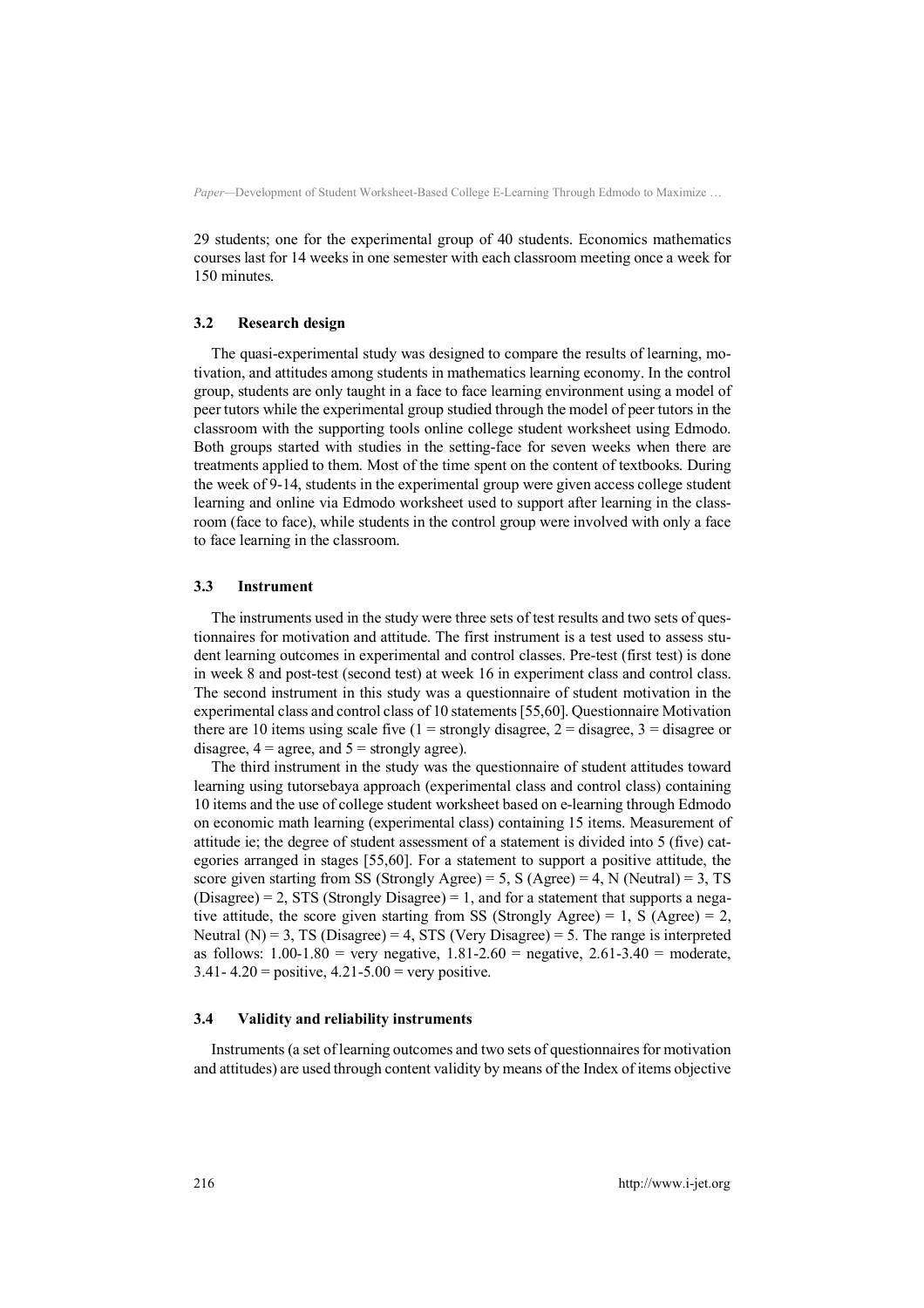congruence (IOC) with five experts. The result of the instrument (test and questionnaire (learning motivation and attitude) show that all items can be used because it has the right index between (0.66-1.00). In order to determine internal consistency reliability given to 37 students in another class with Guttman split-half coefficient and/or Cronbach's Alpha coefficient value. The test instrument results show that the Guttman split-half coefficient value is 0.943 (having the high-reliability category). The result of the motivational instrument indicates that Cronbach's Alpha value is 0.768 (has highreliability category). student toward the study of economic mathematics using peer tutoring approach indicates that the alpha coefficient value of 0.772 (has a highreliability category). Students attitude toward the use of college student worksheet based e-learning through Edmodo on learning economic mathematics indicates that the value of the alpha coefficient of 0.756 (category of high reliability).

#### **3.5 Data analysis**

Data obtained from the test of learning outcomes and motivational questionnaires, attitudes in the learning of economic mathematics were analyzed qualitatively. The pretest is given before treatment and to ensure that the experimental class and control class have a homogeneous equality with an independent t-test. This is also done to determine the learning outcomes between the experimental class and the control class before any treatment. When statistical differences from the pre-test scores between the two classes were found then, the ANCOVA test was used to determine whether the experimental group acquired a higher ability than the control group. Next is to use ANCOVA test used to compare motivation and attitude toward peer tutoring learning approach between experiment class and control class. In addition, the mean and standard deviations are used to indicate motivation, attitudes toward tutoring learning approaches, and attitudes toward using e-learning college student worksheets through Edmodo in all items.

## **3.6 College student worksheet model from the experimental group**

The experimental group, after learning through the "Peer Tutor Model" they have the same opportunity to do some activities online learning environment, but, in contrast to the conventional classroom with online learning environment is not given. This study is based on the theory of social media platforms for educators and learners whose function is to share ideas, files, agenda and college student worksheet assignment [61].

The experimental class accepts mathematics learning using peer tutoring approach plus collage student worksheet online through Edmodo (Figure 1).

In conclusion, in the learning activities using Edmodo application is as follows:

1. Prior to learning activities through Edmodo app, lecturer provides guidance on how to use Edmodo application, after it was granted the class code and set an example in its use. Then enroll students according to the example and the stages in the guide. When they understand in use, they can operate it by means of post-sentence in the comments field. Activities in Edmodo students have started to communicate both among students and students and students with faculty.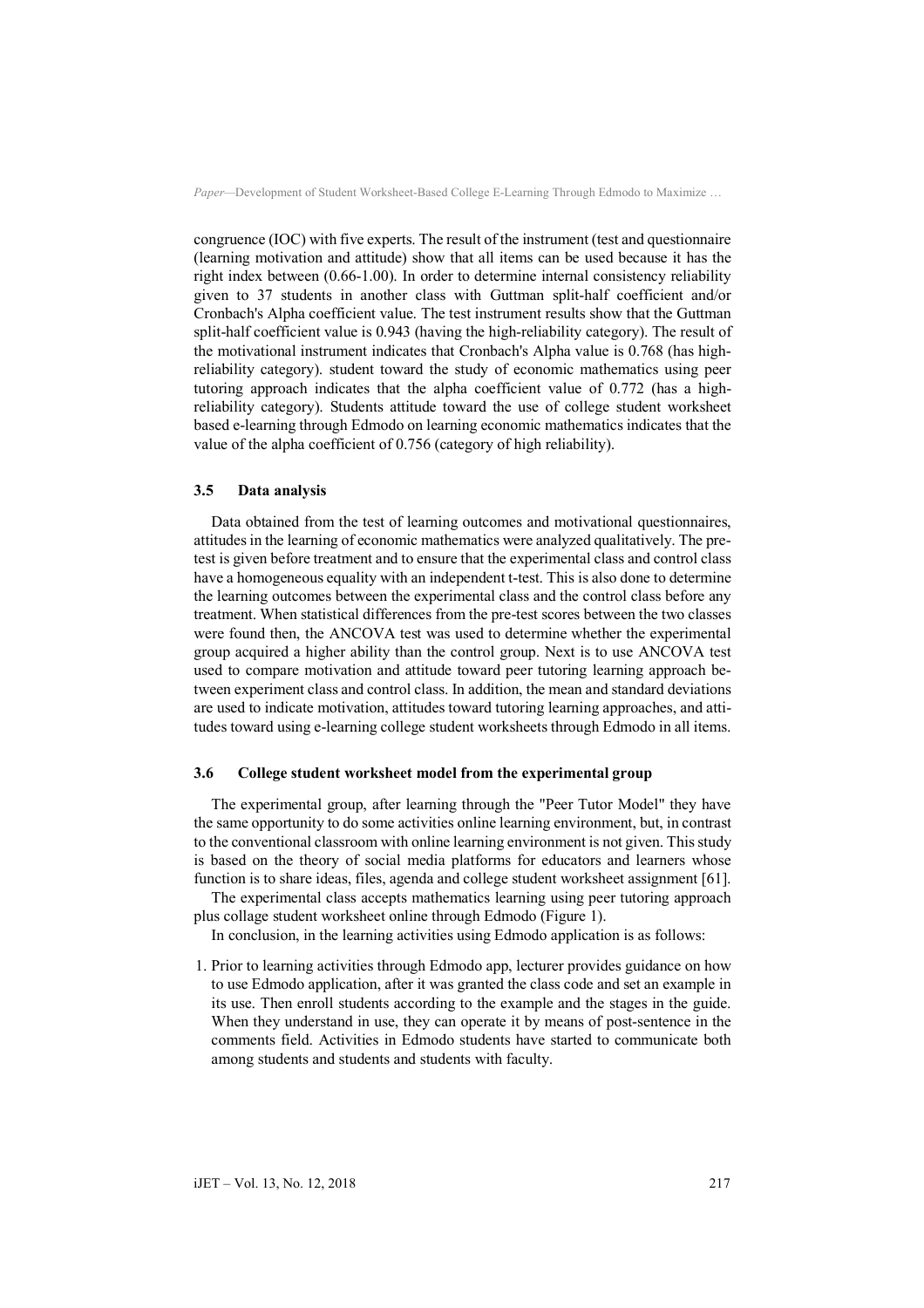

**Fig. 1.** Peer tutoring using college student worksheet-based e-learning via Edmodo (modified [55])

- 2. Forming groups according to predetermined. Within each group, there are tutors who have good academic ability.
- 3. The lecturer gives a material explanation and example of the problem in the outline. Lecturers provide training to each group in the form of college student worksheet. Training in college student worksheets is discussed with each group. There is limited time for explanation, training, and recording in the classroom, learning is made in elearning based Edmodo application with the material (PDF, Word, Vidio Clip, discussion column) and college student worksheet did online so that it can be done outside the classroom.
- 4. Forms of college student worksheet there are two forms: first, for exercises discussed with students with tutors, students with students, and students with lecturers; secondly, for individual tests to improve students' ability after learning and training. This is done to measure the learning ability of each student. Form the test in the form of multiple choice and essay.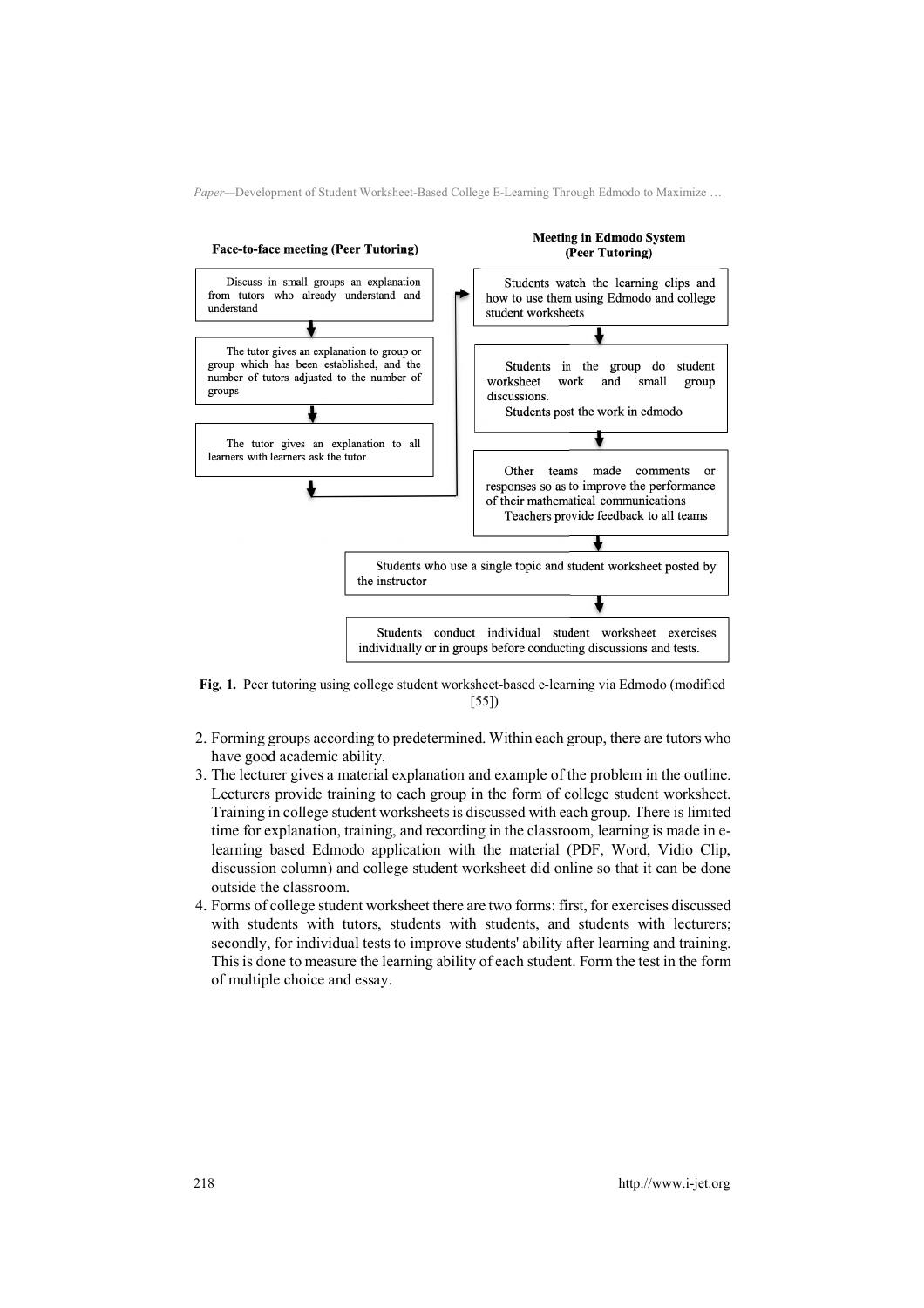# **4 Findings**

**Research Question 1:** To what extent is the use of the effectiveness of college student worksheet based on e-learning on learning economic mathematics through Edmodo can improve student learning outcomes?

|                     |       | <b>Pre-Test</b> |      |         | Post-Test               |     |      |
|---------------------|-------|-----------------|------|---------|-------------------------|-----|------|
| Kelas               |       | $\overline{x}$  | s    |         | $\overline{\mathbf{v}}$ | S   |      |
| Experiment $(n=40)$ | 0.027 | 23.0            | 11.6 |         | 76.8                    | 5.5 |      |
| Control $(n=29)$    | 0.16  | 30.1            | 14.4 | $-2.56$ | 71.4                    | 7 7 | 3.56 |

**Table 1.** Score pre-test and post-test.

After a statistical test is obtained in Table 1 to show descriptive statistics of the results before and after the tests for both groups. The results of the pre-test obtained the score of the students in the control group and the experimental group 30.1 and 23.0 out of 100 points, and those scores increased to 71.4 and 76.8 respectively after receiving treatment. The result of the pre-test score shows that the control group is higher than the experimental group (30.1, 23.0).

The pre-test results were analyzed using the t-test to compare the values of their initial mathematical abilities before treatment. This is done to ensure that samples from both groups are the same since the pre-test. The pre-test results show that  $t = -2.56$ , df  $= 67$ , and Sig  $= 0.027$ , indicating that the groups are not significant. This shows that compared to post-test analyzed using ANCOVA, using pre-test score as covariance.

The first research hypothesis aims to determine whether the learning outcomes of the experimental class students is higher than the control class after treatment. The results showed that the students in the experimental group had better learning outcomes than the control group after treatment ( $\bar{x}$  = 76.8, 71.4) (Table 1).

To test the hypothesis, the mean value of post-test tests of both groups was compared with ANCOVA. The results of the analysis show that the experimental group learning outcomes are significantly higher than the control group ( $F = 12.64$ ,  $Sig = .001$ ) (Table 2). Thus, Hypothesis 1 is accepted which states that the students in the experimental group have better learning outcomes than the control group.

Research college student worksheet and supported e-learning environment through Edmodo have great benefits as a supporting tool for learning mathematics. This is a good platform for students to learn and share knowledge so as to enhance the motivation of a positive attitude toward learning [55].

| <b>Source</b>   | df | <b>MS</b> |       | <b>Sig</b> |
|-----------------|----|-----------|-------|------------|
| Corrected Model |    | 496.82    | 12.64 | .001       |
| Intercept       |    | 369555    | 9400  | .000       |
| Group           |    | 496.82    | 12.64 | .001       |
| Error           | 67 | 39.315    |       |            |
| Total           | 69 |           |       |            |
| Corrected Total | 68 |           |       |            |

**Table 2.** ANCOVA post-test results classroom experiment and control.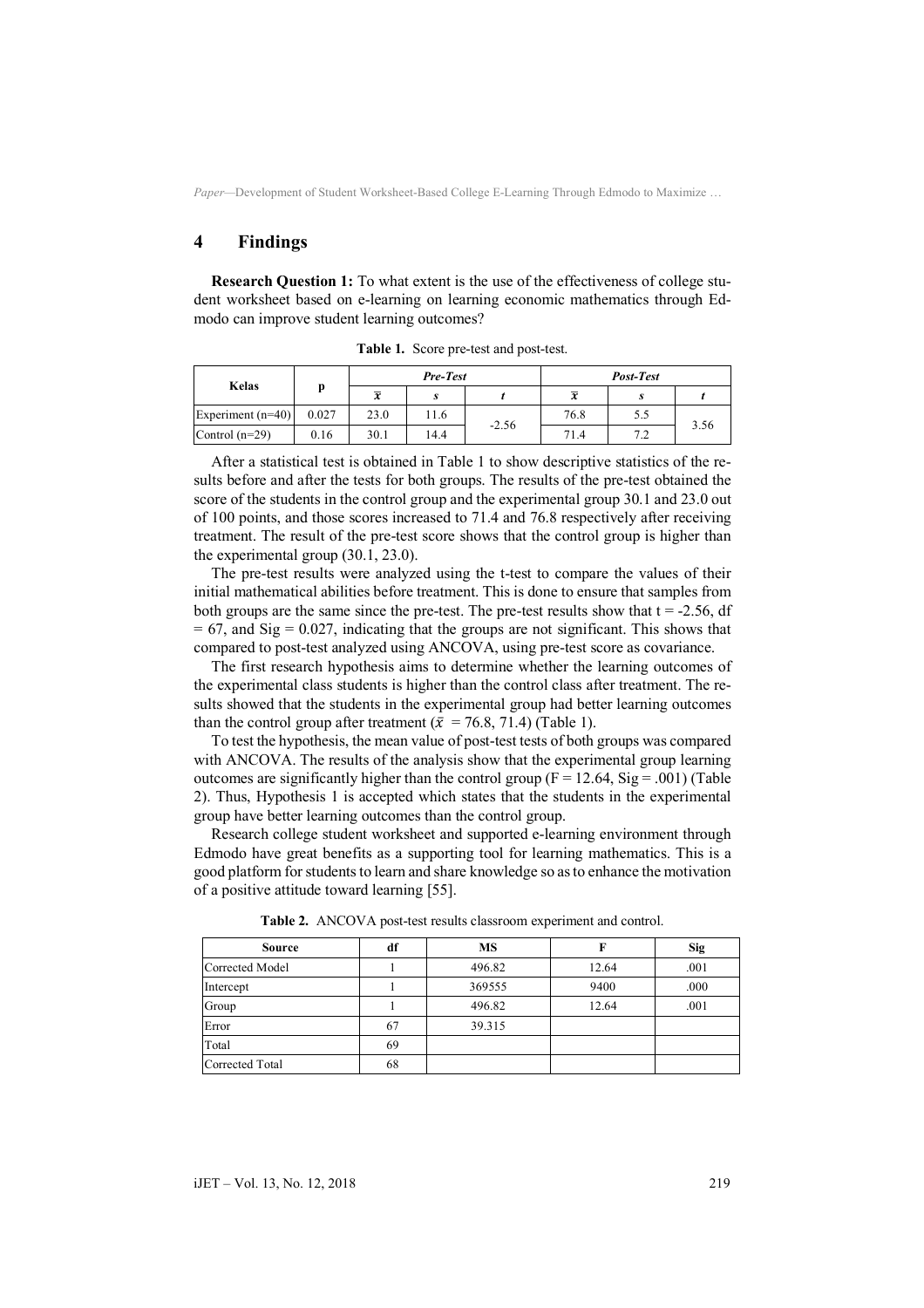Each student has different skills in both experimental and control classes with learning using peer tutor approach, offering opportunities for those with low learning ability to learn from the advice of better-off tutor members either directly in the classroom or outside the classroom with the application Edmodo. In addition, students have more opportunities to watch clips of discussion provided in Edmodo that can be seen by each class. They not only learn what other teams do, they also have to express their thoughts.

The learning process can provide a personal response to Edmodo can support the social aspects of learning. That is, communication both face to face directly or indirectly (online) Because Edmodo is an innovative tool in teaching and learning process based on cognitive style [62]. The time in the classroom usually runs out for the delivery of materials with limited time to practice.

In this study, the activity of learning process of economic mathematics with peer tutor approach using communication technology support tools such as Edmodo has the possibility that students can learn and practice outside the classroom can create an innovative learning environment that enables better and efficient in improving learning outcomes better by completing certain tasks with new context and situation. The effectiveness of the learning model using Edmodo is similar to that of previous studies which found that it can have a positive impact on learning [21, 55, 62,].

**Research Question 2:** Are the students' experimental class motivations different from the control class?

At the end of the lesson, a motivational questionnaire was given to both groups of both experimental and control classes to assess their motivation. Based on Table 3, the experimental group students have more motivation than those in the control group in eight items including numbers 1, 2, 3, 6, and 10. There are two items (no 4, no 5 and no 7) students in the control group had more motivation than those in the experimental group.

When considering each item, it was found that the highest average grade of the experimental group on item no. 6 (The content of this lesson is useful to me,  $\bar{x} = 4.38$ ) and the control group on item no. 5 (I feel confident that I will do well in this lesson,  $\bar{x} = 4.38$ ).

| No.  | <b>Motivation</b>                                           |      | Control   |                | <b>Experiment</b> |  |
|------|-------------------------------------------------------------|------|-----------|----------------|-------------------|--|
|      |                                                             |      | <b>SD</b> | $\overline{x}$ | <b>SD</b>         |  |
| 1.   | enjoy studying economic mathematics.                        | 3.62 | 0.728     | 4.15           | 0.802             |  |
| 2.   | I actively participate in this learning activity            | 3.9  | 0.939     | 4.08           | 0.859             |  |
| 3.   | I think the tasks are given are not too difficult           | 3.07 | 0.842     | 3.87           | 0.883             |  |
| 4.   | am very satisfied with this lesson                          | 4.24 | 0.636     | 4.15           | 0.921             |  |
| 5.   | I feel confident that I will do well in this lesson         | 4.31 | 0.806     | 4.12           | 0.939             |  |
| 6.   | The content of this lesson is useful to me                  |      | 1.137     | 4.38           | 0.74              |  |
| 7.   | Content in this course motivates me to learn                | 4.21 | 0.902     | 4.1            | 0.778             |  |
| 8.   | This learning activity captured my attention                | 4.03 | 0.778     | 4.18           | 0.781             |  |
| 9.   | This learning can develop my math skills                    | 4.17 | 0.711     | 4.22           | 0.698             |  |
| 10.  | The number of tasks and jobs in this lesson are appropriate |      | 1.091     | 4.02           | 0.947             |  |
| Mean |                                                             |      | 0.86      | 4.13           | 0.83              |  |

**Table 3.** The average results of motivation score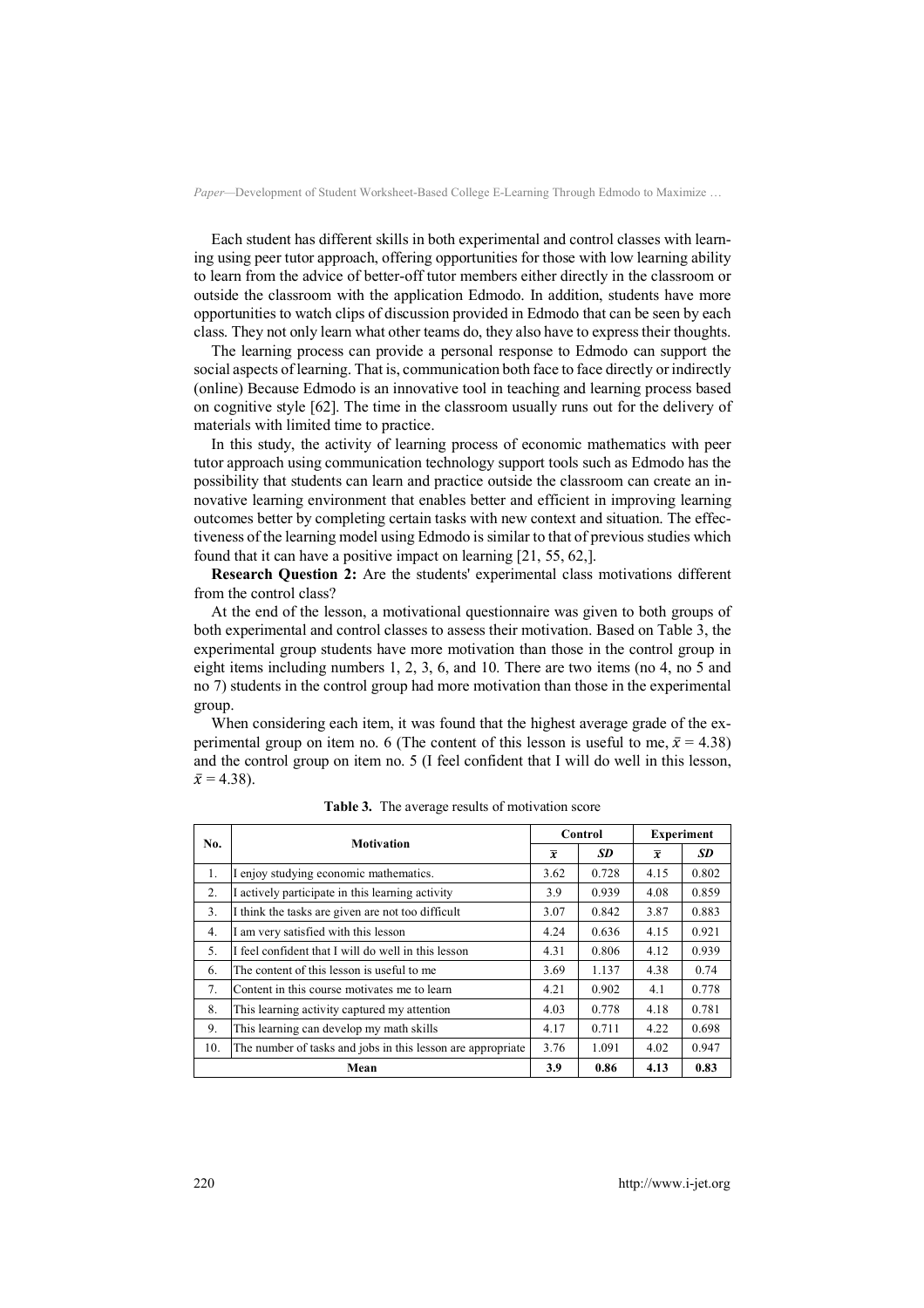**Research Question 3:** What is the student's attitude towards peer tutor peer learning approaches in experimental and control classes?

After getting the lessons, the students were given an attitude survey towards peer tutor. Based on Table 4 the overall attitude of the scores of the two groups is not much different. Both groups have a positive attitude toward the peer-peer tutor model ( $\bar{x}$  = 3.90, 4.04). However, when considering each item, the students in the experimental group stated a more positive attitude toward the tutor's model than the control group in five items (3, 4, 7, 8, and 9).

| No. | <b>Attitudes to the Peer Tutor Approach</b>                                                                    |      | Control |           | <b>Experiment</b> |  |
|-----|----------------------------------------------------------------------------------------------------------------|------|---------|-----------|-------------------|--|
|     |                                                                                                                |      | SD      | $\bar{x}$ | <b>SD</b>         |  |
| 1.  | Through peer tutor approach, I was encouraged to be able to<br>speak and interact with economic math learning. | 4.1  | 0.778   | 4.2       | 0.758             |  |
| 2.  | Peer tutor approach is a good way to study economic mathe-<br>matics.                                          |      | 0.784   | 4.3       | 0.687             |  |
| 3.  | I think the peer tutor approach does not take time                                                             | 4.13 | 0.686   | 3.8       | 0.687             |  |
| 4.  | I feel comfortable when lecturers use peer tutor approach.                                                     | 4.1  | 0.841   | 4.02      | 0.891             |  |
| 5.  | Peer tutor approach helped me expose ideas more smoothly.                                                      | 3.85 | 0.921   | 3.9       | 0.81              |  |
| 6.  | I become more active when learning through peer tutor ap-<br>proach.                                           | 4.02 | 0.891   | 4.13      | 0.883             |  |
| 7.  | I am more confident communicating mathematically through<br>peer tutor approach.                               | 4.15 | 0.58    | 3.82      | 0.903             |  |
| 8.  | Peer tutor approach allowed me to study systematic eco-<br>nomic mathematics.                                  | 4.25 | 0.84    | 3.9       | 0.744             |  |
| 9.  | Peer tutor approach helped me improve my ability to speak<br>mathematically.                                   | 4.2  | 0.758   | 3.88      | 0.723             |  |
| 10. | Peer tutor approach makes me more accurate in my college<br>student worksheet                                  | 3.77 | 0.92    | 3.83      | 0.781             |  |
|     | Mean                                                                                                           | 4.06 | 0.79    | 3.98      | 0.79              |  |

**Table 4.** The average outcome of attitude score.

Group of control class students, the highest average score is in item no. 8 (Peer tutor approach allows me to study economic mathematics systematically,  $\bar{x} = 4.25$ ), item no. 9 (Peer tutor approach helped me improve my ability to speak mathematically,  $\bar{x} = 4.2$ ) and item No. 7 (I am more confident communicating mathematically through peer tutor approach,  $\bar{x} = 4.15$ ) The lowest average grade of class attitudes control is item No. 10 (Peer tutor approach makes me more accurate in doing college student worksheet,  $\bar{x}$  = 3.77).

The experimental class group, the highest mean score falls on item no. 2 (Peer tutor approach is a good way to study economic mathematics,  $\bar{x}$  = 4.3), item no. 1 (Through peer tutor approach, I was encouraged to be able to speak and interact with economic math learning,  $\bar{x} = 4.2$ ), item no. 6 (I become more active when learning through tutor's model,  $\bar{x}$  = 4.13). The lowest score average is item no. 3 (I think peer tutor approach does not take time).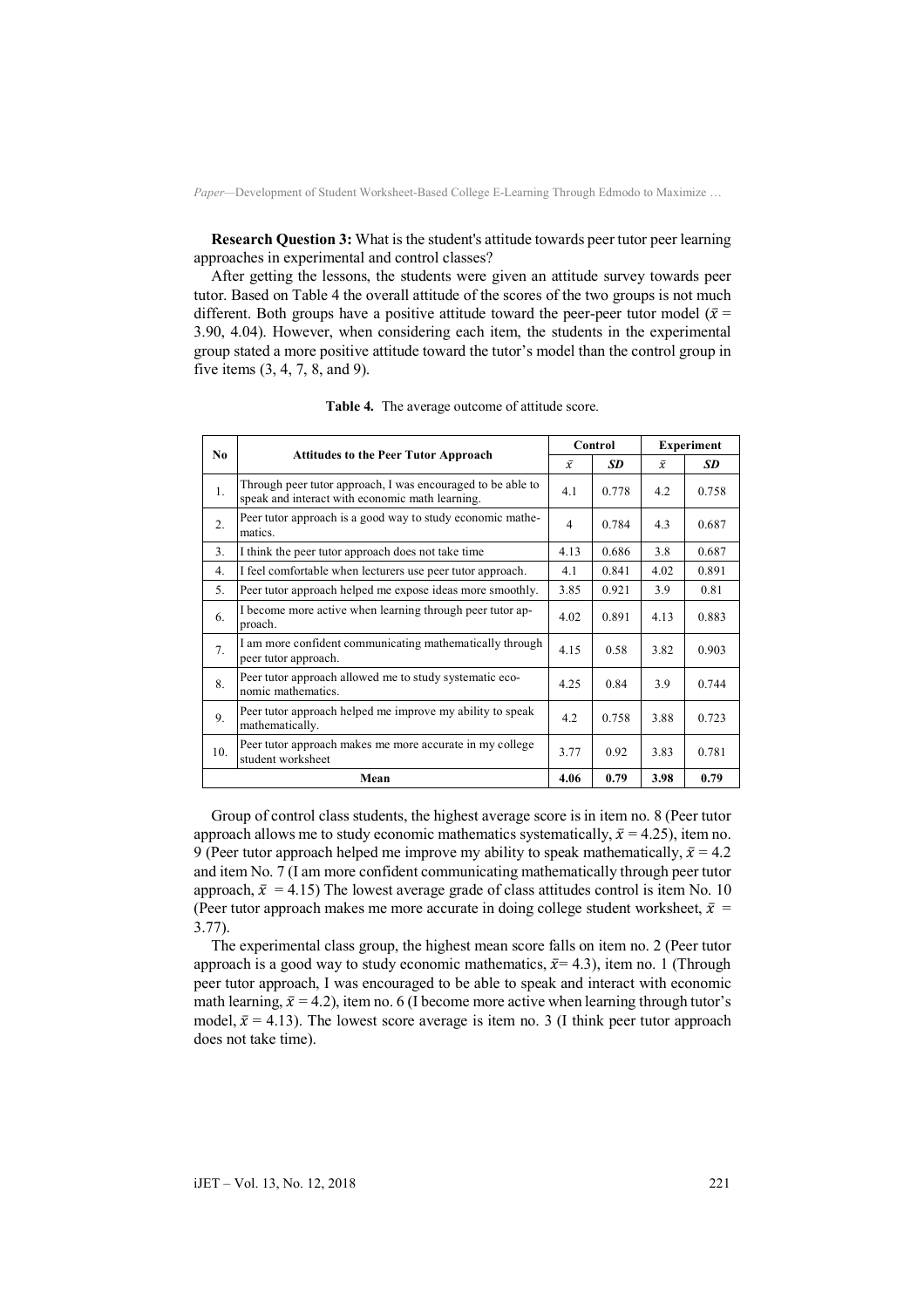Results from the ANCOVA analysis (Table 5) revealed that there was a difference in motivation between the experimental and control groups. That is, the motivation of the experimental group students was significantly higher than the control group at the 0.05 significance level ( $F = 14.797$ , Sig = 0.000). Therefore, the hypothesis states that students who learn through peer tutor models supported with college student worksheets gain higher motivation than those who receive only face-to-face arrangements are accepted.

| <b>Source</b>          | df | <b>MS</b> |         | <b>Sig</b> |
|------------------------|----|-----------|---------|------------|
| Corrected Model        |    | 87.0105   | 14.797  | .000       |
| Intercept              |    | 108335.2  | 18423.6 | .000       |
| Group                  |    | 87.011    | 14.797  | .000       |
| Error                  | 67 | 5.880     |         |            |
| Total                  | 69 |           |         |            |
| <b>Corrected Total</b> | 68 |           |         |            |

**Table 5.** ANCOVA results student motivation on peer tutor approach.

However, the ANCOVA analysis (Table 6) attitudes toward the peer tutor model of the experimental group were not statistically higher than that of the control group ( $F =$  $1.700$ , Sig = 0.197). As a result, the hypothesis states that attitudes toward the peer tutor model of the experimental group are more positive than the control group rejected.

| <b>Source</b>          | df | <b>MS</b>  |         | <b>Sig</b> |
|------------------------|----|------------|---------|------------|
| Corrected Model        |    | 11.063     | 1.7     | .197       |
| Intercept              |    | 108567.991 | 1.683.3 | .000       |
| Group                  |    | 11.063     | 1.7     | .197       |
| Error                  | 67 | 6.508      |         |            |
| Total                  | 69 |            |         |            |
| <b>Corrected Total</b> | 68 |            |         |            |

**Table 6.** ANCOVA result of student's attitudes toward peer tutor approach.

**Research Question 4:** What is the student's attitude toward learning using a college student worksheet through Edmodo?

Based on Table 7, the overall average score indicates that students have a positive attitude towards learning using college student worksheet through Edmodo ( $\bar{x}$  = 3.90). The highest average attitudinal value falls on item no. 6 (Edmodo gave me the opportunity to share my duties with my lecturer and colleagues,  $\bar{x} = 4.25$ ), on item no. 10 (Edmodo promotes a collaborative learning environment,  $\bar{x} = 4.05$ ) and on item no. 5 (I can easily access the class material and college student worksheet work via Edmodo,  $\bar{x}$  = 4.00). The lowest average score of the questionnaire is the item no.11 (Edmodo improves self-study skills,  $\bar{x}$  = 3.72). It is interesting to see that students express a positive attitude towards Edmodo's use in all items.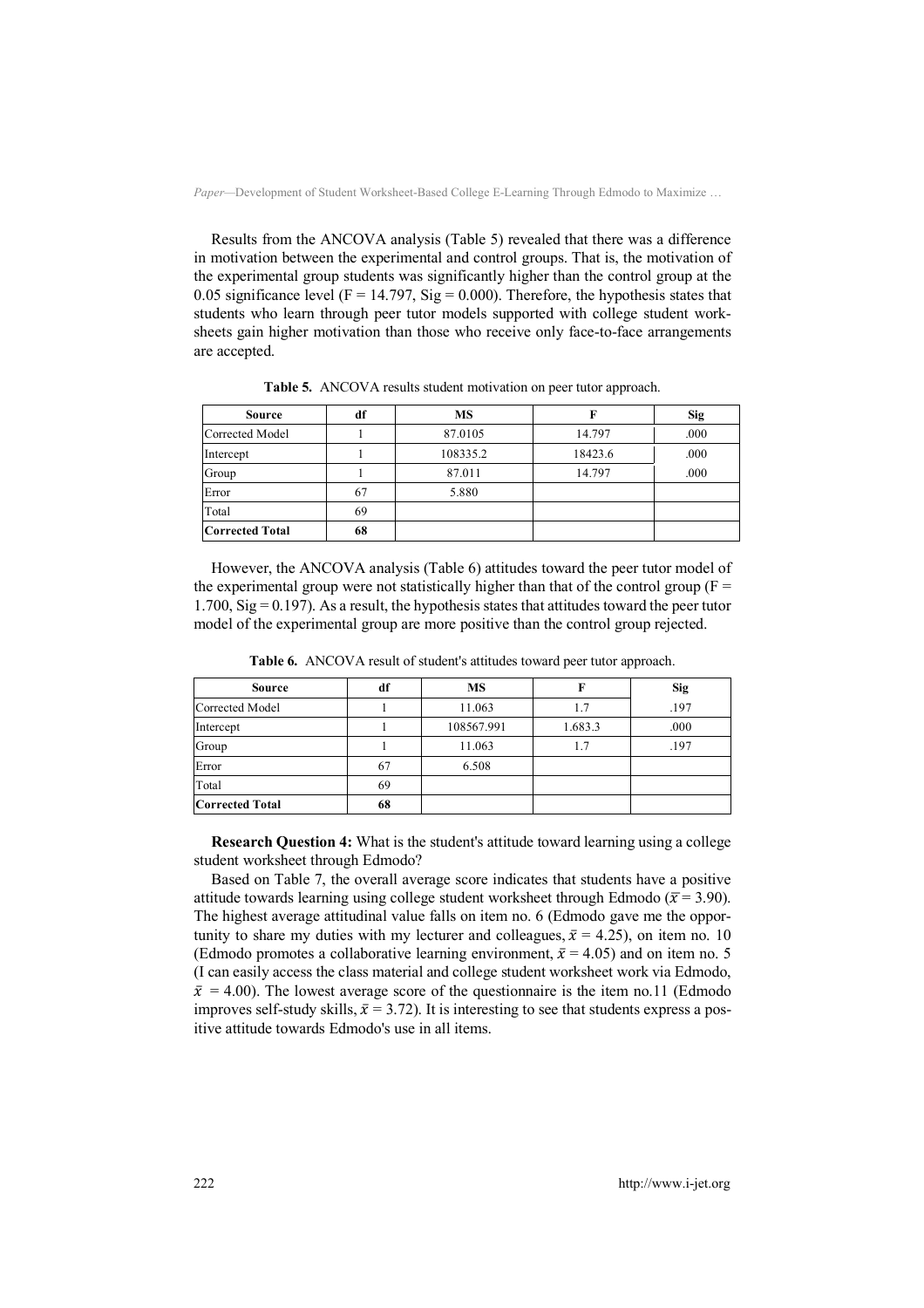| No.             | Attitude towards college student worksheet Through Edmodo                                                                           | $\overline{x}$ | <b>SD</b> |
|-----------------|-------------------------------------------------------------------------------------------------------------------------------------|----------------|-----------|
| $\mathbf{1}$ .  | Edmodo allows me to contact my faculty and colleagues outside the classroom.                                                        | 3.98           | 0.77      |
| 2.              | Edmodo is convenient to use in learning.                                                                                            | 3.85           | 0.66      |
| 3 <sub>1</sub>  | I feel comfortable while interacting online through Edmodo.                                                                         | 3.75           | 0.67      |
| 4 <sup>1</sup>  | Edmodo saves time by doing and sending college student worksheet work elec-<br>tronically.                                          | 3.82           | 0.98      |
| 5 <sub>1</sub>  | I can easily access class material and college student worksheet works through<br>Edmodo.                                           | $\overline{4}$ | 0.82      |
| 6.              | Edmodo gave me the opportunity to share my duties with my Lecturer and col-<br>leagues.                                             | 4.25           | 0.67      |
| 7.              | I can improve learning outcomes using a college student worksheet based on e-<br>learning through an audio file uploaded in Edmodo. | 3.85           | 0.89      |
| 8.              | Edmodo facilitates small group discussions (peer tutor approach).                                                                   | 3.85           | 0.66      |
| 9.              | Edmodo increased my motivation to study economic mathematics.                                                                       | 3.98           | 0.66      |
| 10.             | Edmodo promotes a collaborative learning environment.                                                                               | 4.05           | 0.75      |
| 11.             | Edmodo improves self-study skills.                                                                                                  | 3.72           | 0.64      |
| 12.             | Edmodo allowed me to get feedback from the Lecturer.                                                                                | 3.82           | 0.75      |
| 13.             | Edmodo helped improve my speaking ability mathematically.                                                                           | 3.82           | 0.39      |
| 14 <sub>1</sub> | Edmodo helps get problem-solving in economic mathematics through online peer<br>tutor discussions                                   | 3.9            | 0.63      |
| 15              | Edmodo helped improve my calculations in economic mathematics learning<br>through the approach of peer tutors (small groups).       | 3.93           | 0.69      |
|                 | Mean                                                                                                                                | 3.90           | 0.71      |

**Table 7.** ANCOVA results form student attitudes toward peer tutor approach.

The range is interpreted as follows:  $1.00-1.80 =$  very negative,  $1.81-2.60 =$  negative,  $2.61-3.40 =$  quite negative, the range is interpreted as follows:  $1.00-1.80$  = very negative,  $1.81-2.60$  = negative,  $2.61-3.40$  = quite negative,  $3.41 - 4.20$  = positive,  $4.21 - 5.00$  = very positive.

3.41- 4.20 = positive,  $4.21 - 5.00$  = very positive. Adaptation of [25]

## **5 Discussion**

The results of the survey conducted in the study revealed that the attitude of studying students who use college student worksheet and supported e-learning environment through Edmodo in the aspect of economic mathematics learning positively positive attitude (Table 6). This is Because First Edmodo is practical; the use of simple but effective when in the class lack of time in carrying out exercises so that it can exercise and discussion, Both Edmodo applications can be used with computers and smartphones done online, Third Edmodo; can improve the effectiveness of learning saves time. Fourth using Edmodo; Students can also share content, submit homework, assignments, and quizzes, receive their feedback instructors, notes.

They realize that Edmodo really helps to improve learning outcomes because of the effectiveness of Edmodo media as a learning support tool that can be done outside the classroom online. Learning using Edmodo can learn actively and motivate learners to gain an effective learning process [63]. Students become more active when they are assigned to perform some activities in an online learning environment and Edmodo is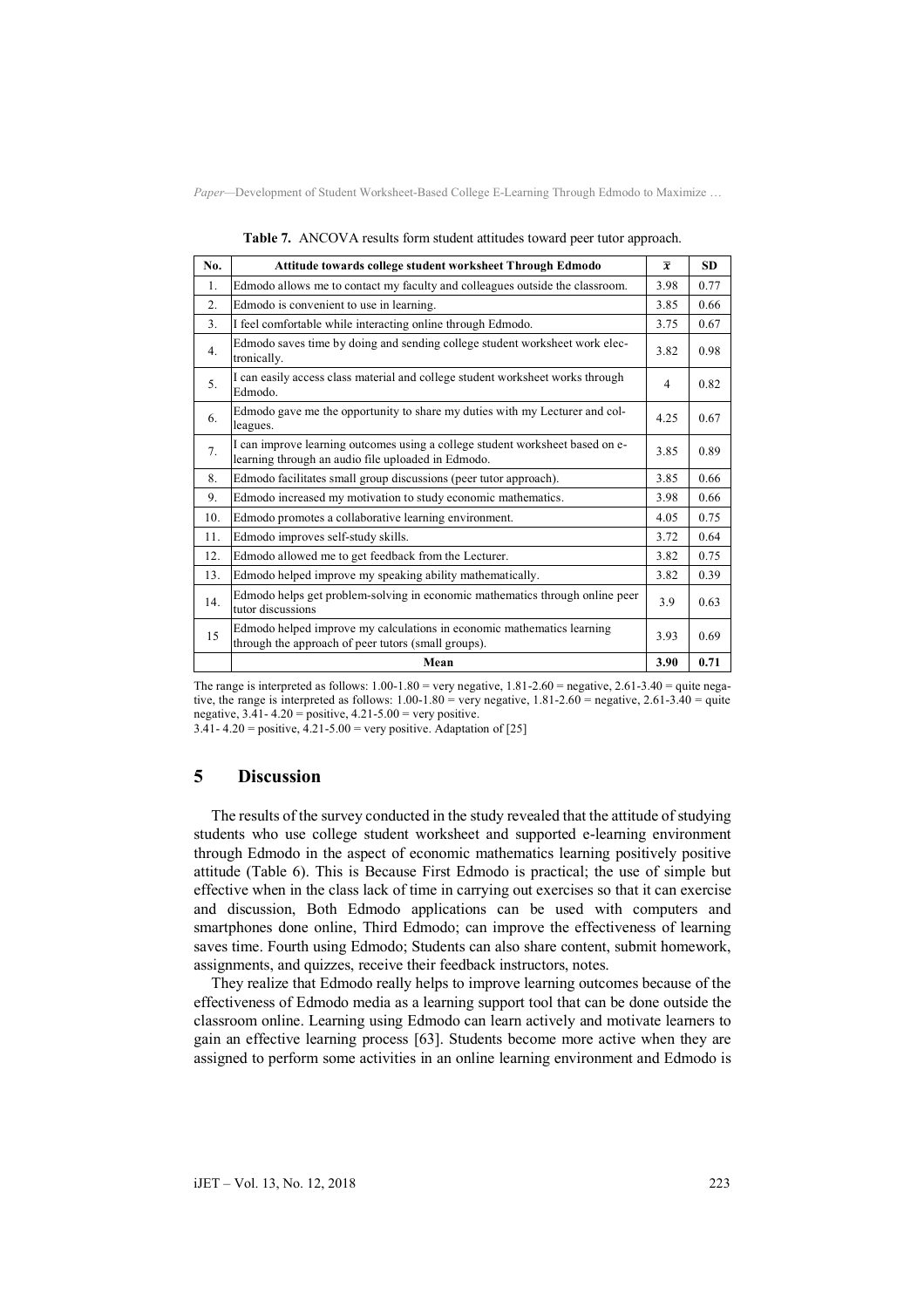a private social network that provides a secure learning platform for learners and educators [61].

Online students can be more likely to learn and practice from professors, peers and even others. The findings were found to be similar to previous studies that analyzed the Edmodo user experience positively and found that satisfaction levels were positively related to the academic outcomes acquired, and negative with perceived benefits in terms of their impact on value [64]. The results of research using college student worksheet and supported e-learning environment through Edmodo in the aspect of economic mathematics learning more effectively and efficiently. This is in accordance with the 21st-century skills education process because the learning process can be done from anywhere and anytime by utilizing the surrounding environment and technology that is a computer, smartphone, wifi and laboratory as supporting tool of learning.

The findings of this positive attitude are similar to many previous studies [21,55,65] stating that students can be involved in an organized way of learning by using Edmodo through the guidance and guidance of lecturers and assisted by colleagues of students in understanding learning materials and practicing as well as online discussions can be done outside the classroom but the findings of the shortcomings is that Edmodo is not widely used to interact directly with Line, WhatsApp and so on both with lecturers and colleagues outside the classroom. The findings of the lack of use of college student worksheets through Edmodo is the level of internet connection in each student area is different so that it can lead to submit automatically when the task is not finished yet.

# **6 Conclusion**

Learning using college student worksheets through Edmodo as a learning support tool to support economic mathematics learning that allows students to be actively involved both in class and out of class so that the impact on student learning outcomes are; memorize, grasp, applying, analyze, evaluate, create.

The tutoring approach by using peer tutoring can encourage a collaborative learning environment where students are encouraged to communicate, practice and work on college student worksheets with peers and lecturers. Based on the results of research is an effective way to achieve better learning outcomes by utilizing the environment around campus and students who can encourage learning activities both in the classroom and outside the classroom (online).

The use of college student worksheets through Edmodo as a means of supporting learning by using technology will of course provide more collective knowledge and web-based applications on tasks outside the classroom that will benefit students and lecturers as an innovative effort in the process of learning to teach economic mathematics because it can be done from where anytime and anytime and recapitulate the value automatically with computer-assisted and smartphone.

Edmodo is a social media platform for educators and learners to share ideas, files, agendas, and assignments in the form of a college student worksheet. The results of research using college student worksheet through Edmodo showed the positive attitude and high acceptance level (strong criterion) by students. Research cannot be separated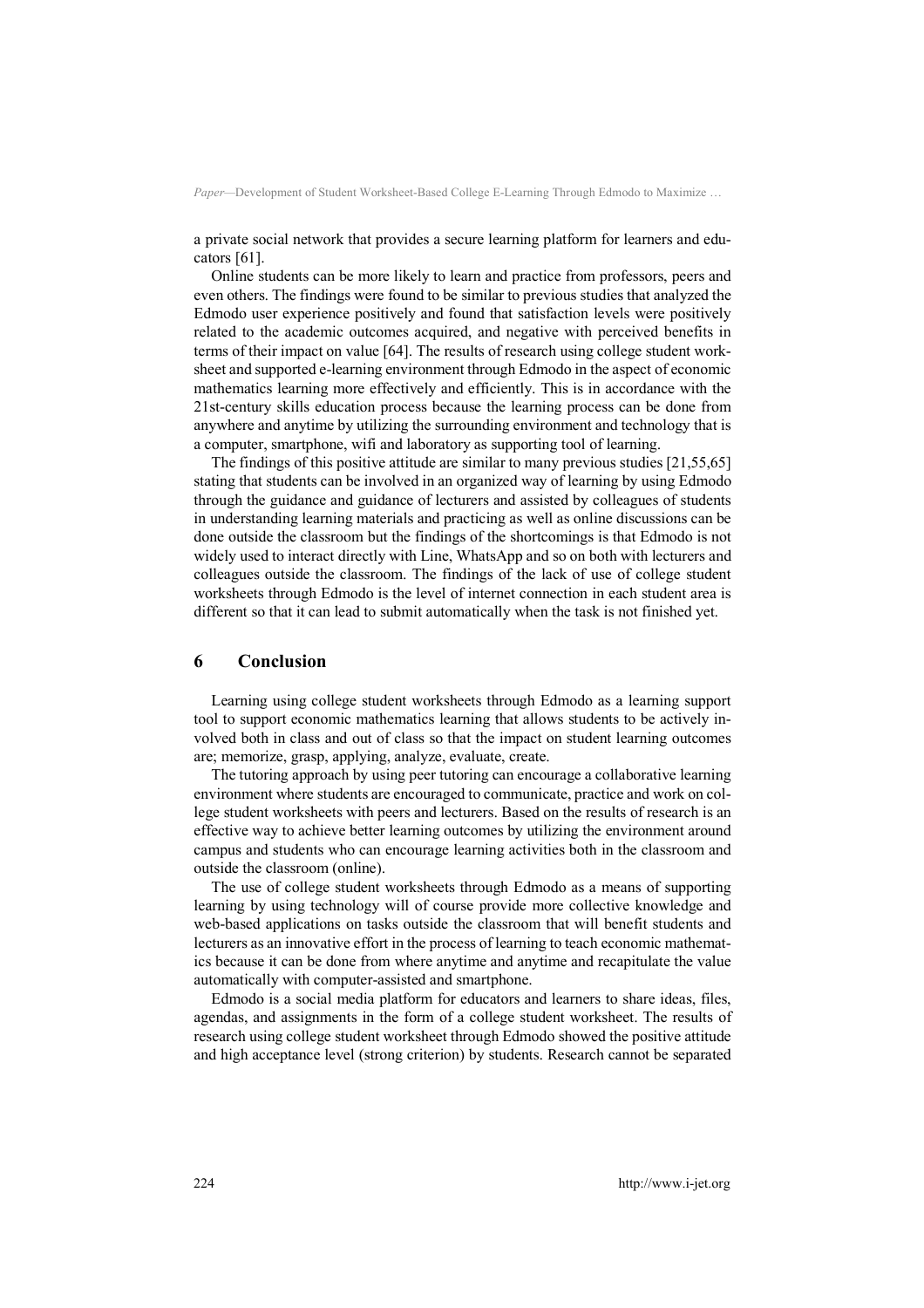from a number of limitations. The first is that while students work and conduct college student worksheets through Edmodo that can be done outside the classroom but the attitude scale scores suggest that students' attitude responses in the use of learning are higher than their attitudes toward the questions they get. Both of these are not widely used for direct interaction such as Line, WhatsApp, and others both with lecturers and colleagues outside the classroom. The other three limitations are an internet connection in every student area is different. Despite the limitations of the study, the results of this study reveal that the learning of economic mathematics by using college student worksheet based on e-learning through Edmodo is better than conventional learning on student learning outcomes.

# **7 Acknowledgment**

The researcher would like to thank the Departement Mathematic Education of Bina Bangsa University and Departement Riset and Teknology for giving financial support.

## **8 References**

- [1] M. Y. Mappeasse, "Influence of Ways and Motivation Learning to Learning Results Programmable Logic Controller (PLC) Students Class III Electrical Department SMK Negeri 5 Makassar," Jurnal Medtek., vol. 1, no.2, pp. 1–6, 2010.
- [2] E. Soviawati, "Realistic Mathematics Approach (PMR) to Improve Student Thinking Ability in Primary School Level," Journal of Mathematics Educa-tion., vol. Edisi Khus, no. 2, pp. 154–163, 2011.
- [3] N. Elida, "Improving Mathematical Communication Skills of Junior High School Students through Learning Think-Talk-Write (TTW)," Journal of In-finity., vol. 1, no. 2, pp.178-185., 2012.
- [4] H. Z. Ramlah, Dani Firmansyah, "Influence of Learning Styles and Activity of Students to Mathematics Learning Achievement," Journal of Scientific Solutions., vol. 1, no. 3, pp. 68– 75, 2014.
- [5] N. Efendi, "Approach Teaching Reciprocal Teaching Potential Increase Completeness of Biology Learning Results High School Students," Peda-gogia., vol. 2, no. 1, pp. 84–97, 2013.
- [6] Z. W. M. Warouw, "Learning Reciprocal Teaching and Metacognitive (RTM) Empowering Learning Outcomes of Biology of Junior High School Students," Journal of Education Sciences., vol. 17, no. 2, pp. 162–171, 2010.
- [7] L. Salminda., R. Ramses and Y. Efendi, "Influence of Reciprocal Teaching Model Using Pocket Book on Student Learning Results of Grade VII of MTs Sagulung Batam," SIMBIOSA., vol. 4, no.1, p.35-41, 2015.
- [8] N. Azizah, "Cooperative Learning Model Think Pair Share for Student Ac-tivity and Learning Outcomes," Journal of Extraordinary Education., vol. 4 no. 1, pp. 1–16, 2008.
- [9] A. Fatmawati, "The Effect of Co-operative Learning on Think Pair Share (TPS) and Creativity Toward Classroom Student Science Outcomes V SD Gugus V," GaneÇ Swara., vol. 5, no. 2, pp. 39–44, 2011.
- [10] A. Rahayu, and J.A. Pramukantoro, "The Influence of Think-Pair-Share Learning Model with Index Card Match Strategy on Student Learning Re-sults on Competency Standards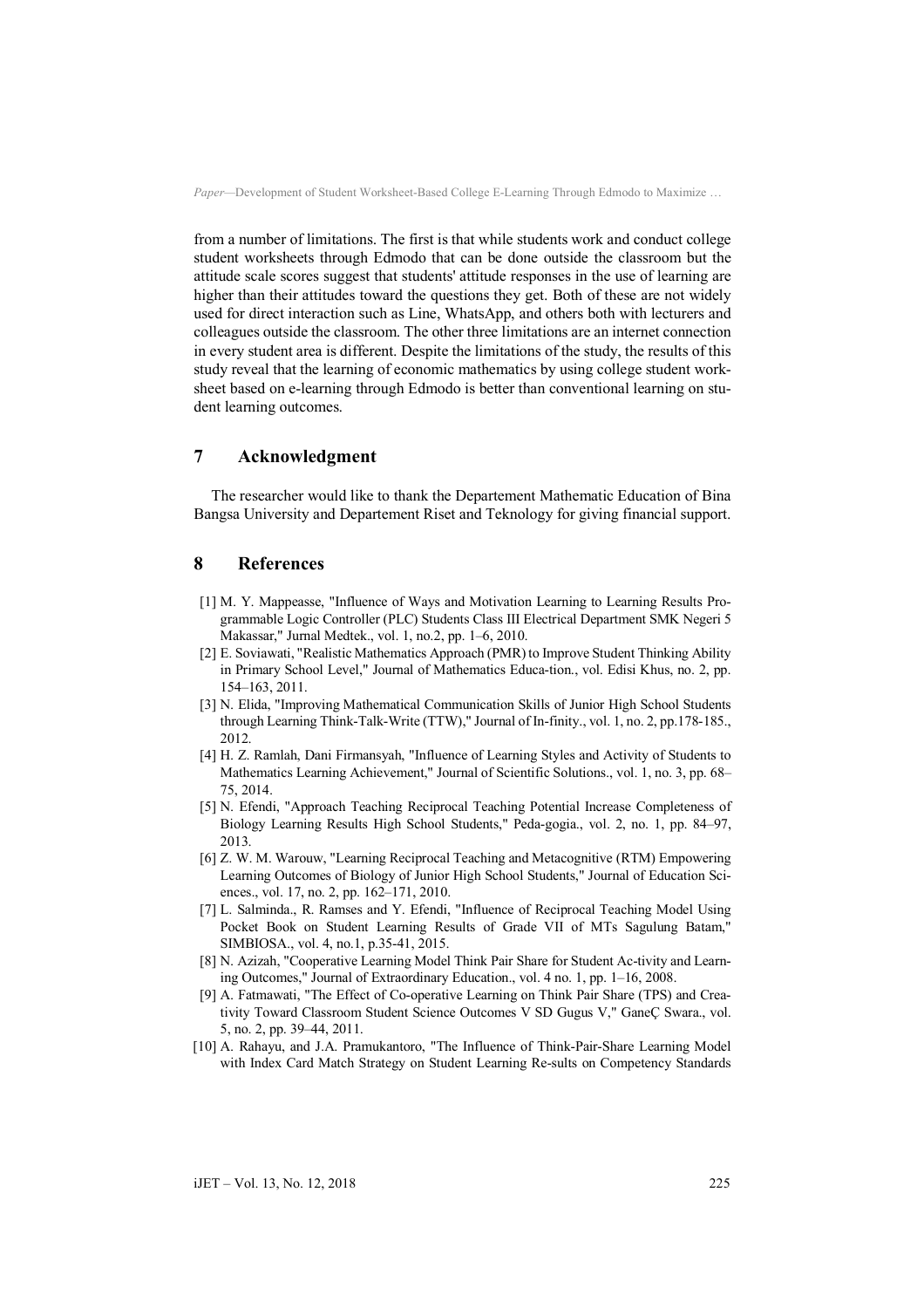Applying Elementary Electronics in SMK Negeri 1 Madiun", Journal of Electrical Engineering Education., 2(3), pp.991-999. 2013.

- [11] M. Rasyid, and S. Side, "The Influence of Application of Snowball Throw-ing Learning to Classroom Students' Learning Outcomes X SMAN I Bajeng District Gowa," Chemica, 12(2)., pp.69-76, 2013.
- [12] V. Daniati., Y. Yuliasma, and Z. Iriani, "Improvement of Student Learning Outcomes with Snowball Throwing Cooperative Model on Dance Class VIIIC Teaching in Junior High School Negeri 1 Bukit Tinggi," SENDRATASIK UNP., vol. 2, no. 1, pp.37-43, 2013.
- [13] T. Handayani., M. Mujasam., S.W. Widyaningsih, and I. Yusuf, I," Appli-cation of cooperative learning model of snowball throwing type to learners learning result," Journal of Curricula., vol. 2, no.1, pp.47-58, 2017.
- [14] The National Council of Teachers of Mathematics (NCTM), Principles and Standard for Schools Mathematics. Reston, VA: The National Council of Teachers of Mathematics, Inc, 2000.
- [15] D.G. Krutka., D.J. Bergman., R. Flores., K. Mason, and A.R. Jack, "Mi-croblogging about teaching: Nurturing participatory cultures through collabo-rative online reflection with preservice teachers," Teaching and Teacher Ed-ucation., 40, pp.83-93, 2014. https://doi.org/10.1016/j.tate.2014.02.002
- [16] G.K. Wong, "Engaging students using their own mobile devices for learning mathematics in classroom discourse: A case study in Hong Kong," Interna-tional Journal of Mobile Learning and Organisation, vol. 8, no. 2, pp.143-165, 2014. https://doi.org/10.1504/ IJMLO.2014.062352
- [17] T. Trust, "Deconstructing an online community of practice: teachers' actions in the edmodo math subject community," Journal of Digital Learning in Teacher Education., vol. 31, no.2, pp.73-81, 2015 https://doi.org/10.1080/21532974.2015.1011293
- [18] S.B. Waluya, and S. Mariani, "Mathematics Literacy on Problem Based Learning with Indonesian Realistic Mathematics Education Approach Assist-ed E-Learning Edmodo," Journal of Physics: Conference Series., vol. 693, no. 1, p. 012014). IOP Publishing. 2016.
- [19] I.M. Ardana., I.P.W. Ariawan, and D.G.H. Divayana, "Development of de-cision support system to selection of the blended learning platforms for mathematics and ICT learning at SMK TI Udayana," Development., vol. 5, no.12. pp. 15-18, 2016.
- [20] K. M. Al-Said, "Students' perceptions of edmodo and mobile learning and their real barriers towards them," Turkish Online J. Educ. Technol., vol. 14, no. 2, pp. 167–180, 2015.
- [21] F. Al-kathiri, "Beyond the Classroom Walls? Edmodo in Saudi Secondary School EFL Instruction, Attitudes and Challenges," English Language Teaching., vol. 8, no. 1, pp.189-204 2015.
- [22] R. Novitayati, "The Effect of Blended Learning and Self Regulated Learning Methods on Cognitive Learning Outcomes IPS," Journal of Educational Research., vol. 23, no.1, pp.48- 57, 2013.
- [23] C. Costa., H. Alvelos, and L. Teixeira, "The use of Moodle e-learning plat-form: a study in Portuguese University," Procedia Technology, 5, pp.334-343, 2012. https://doi.org/10.1016/j.protcy.2012.09.037
- [24] C. Romero., P.G. Espejo., A. Zafra., J.R. Romero, and S. Ventura, "Web usage mining for predicting final marks of students that use Moodle cours-es," Computer Applications in Engineering Education., vol. 21, no.1, pp.135-146, 2013. https://doi.org/10.1002/cae.20456
- [25] L. Deng and N.J. Tavares, "From Moodle to Facebook: Exploring students' motivation and experiences in online communities," Computers & Educa-tion., 68, pp.167-176, 2013. https://doi.org/10.1016/j.compedu.2013.04.028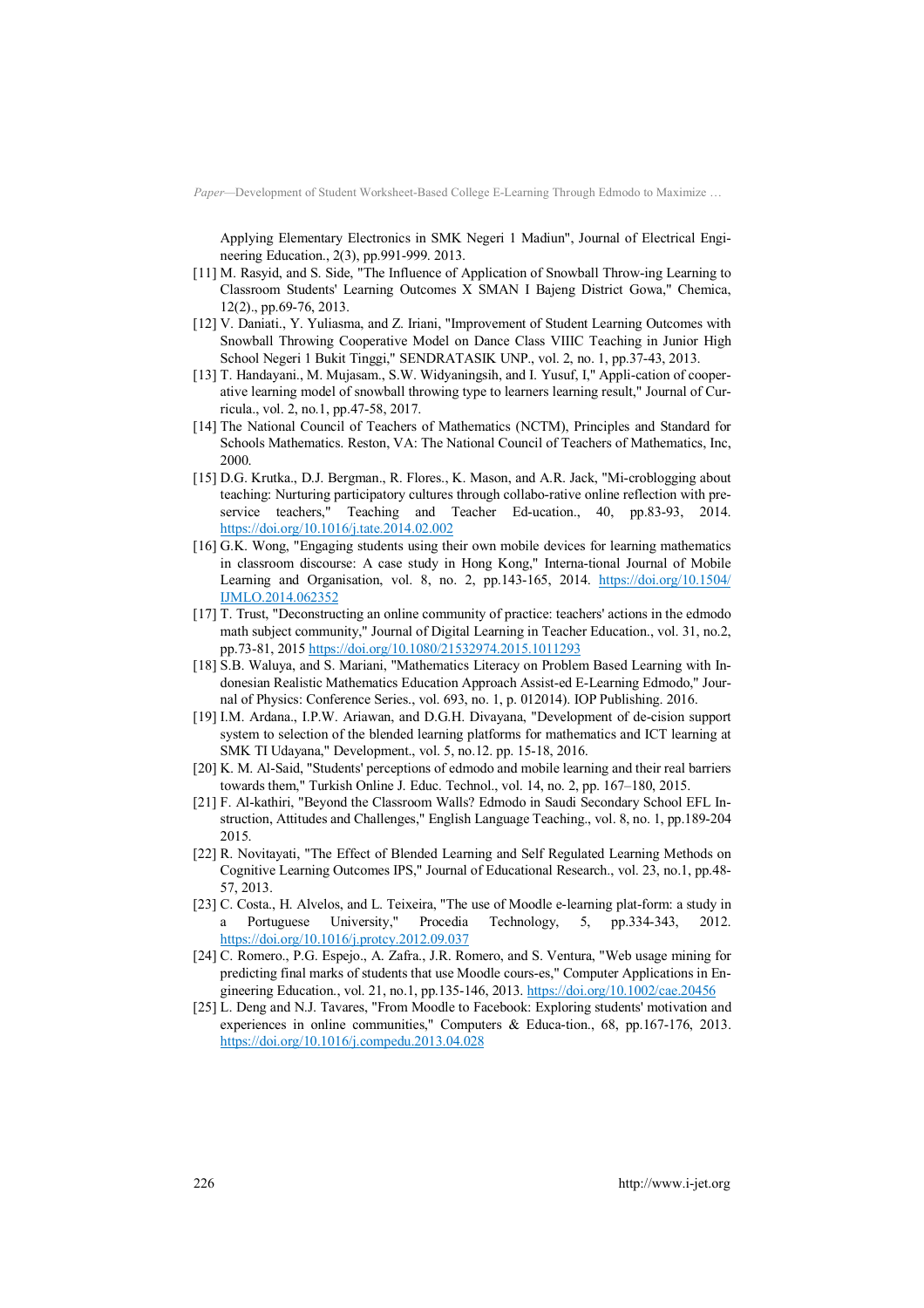- [26] W. Sanjaya, Planning and Design of Learning System. Jakarta: Kencana Prenada Group, 2013.
- [27] A. Perdana., S. Siswoyo, and S. Sunaryo, "Development of Discovery Learning Based Student Worksheets PhET Interactive Simulations on New-ton's Legal Material," Wahana Pendidikan Fisika., vol. 2, no.1, pp.73-79, 2017.
- [28] C.A. Walkington, "Using adaptive learning technologies to personalize in-struction to student interests: The impact of relevant contexts on performance and learning outcomes," Journal of Educational Psychology., vol. 105, no.4, p.932, 2013. https://doi.org/10.1037/ a0031882
- [29] S. H. Anwariningsih and S. Ernawati, "Development of Interactive Media for ICT Learning at Elementary School Based on Student Self Learning," J. Educ. Learn., vol. 7, no. 2, pp. 121–128, 2013. https://doi.org/10.11591/edulearn.v7i2.226
- [30] F. Saadati, R. A. Tarmizi, and A. F. M. Ayub, "Utilization of Information and Communication Technologies in Mathematics Learning," Indones. Math. Soc. J. Math. Educ., vol. 5, no. 2, pp. 138–147, 2014. https://doi.org/10.22342/jme.5.2.1498.138-147
- [31] C. Holland, and L. Muilenburg, "Supporting student collaboration: Edmodo in the classroom," Society for Information Technology & Teacher Education International Conference, Association for the Advancement of Computing in Education (AACE), pp. 3232-3236), 2011.
- [32] T. Trust, "Professional learning networks designed for teacher learning," Journal of Digital Learning in Teacher Education., vol. 28, no.4, pp.133-138, 2012. https://doi.org/10.1080/ 21532974.2012.10784693
- [33] A. Wallace, "Social learning platforms and the flipped classroom," In e-Learning and e-Technologies in Education (ICEEE) Second International Conference on (pp. 198-200). IEEE, 2013. https://doi.org/10.1109/ICeLeTE.2013.6644373
- [34] K. Balasubramanian., V. Jaykumar, and L.N. Fukey, "A study on Student preference towards the use of Edmodo as a learning platform to create re-sponsible learning environment," Procedia-Social and Behavioral Sciences, 144, pp.416-422, 2014. https://doi.org/10.1016/ j.sbspro.2014.07.311
- [35] B.B. Shams-Abadi., S.D. Ahmadi, and A.G Mehrdad, "The Effect of Ed-modo on EFL Learners? Writing Performance," International Journal of Educational Investigations, vol. 2, no2, pp.88-97, 2015.
- [36] C. Greenhow, and E. Askari, "Learning and teaching with social network sites: A decade of research in K-12 related education," Education and Infor-mation Technologies., vol.22 no.2, pp.623-645, 2017. https://doi.org/10.1007/s10639-015-9446-9
- [37] K. Kostos and E, "Using math journal to enhance second graders' communi-cation of mathematical thinking," Early Childhood Education Journal, 38, pp. 223–231, 2010. https://doi.org/10.1007/s10643-010-0390-4
- [38] D. Rufaida, L. Sudarmin and A. Widiyatmoko. (2013). "Development of Microsoft Expression Web-assisted IPA LKS". Unnes Science Education Journal (USEJ), vol. 2, no.1, pp. 209–216, 2013.
- [39] T. J. Gurl., R. Fox., N. Dabovic., & A. E. Leavitt, "Planning Questions and Persevering in the Practices". National Council of Teachers of Mathe-matics, The Mathematics Teacher, vol. 110, no.1, pp.33-39, 2016.
- [40] H. Nishizawa., K. Kimura., W. Ohno., & T. Yoshioka., "Interactive work-sheets for connecting symbolic and visual representations of 3D vector equa-tions", Teaching Mathematics and Its Applications, vol. 33, no. 1, pp. 52–64, 2014. https://doi.org/10.1093/ teamat/hru005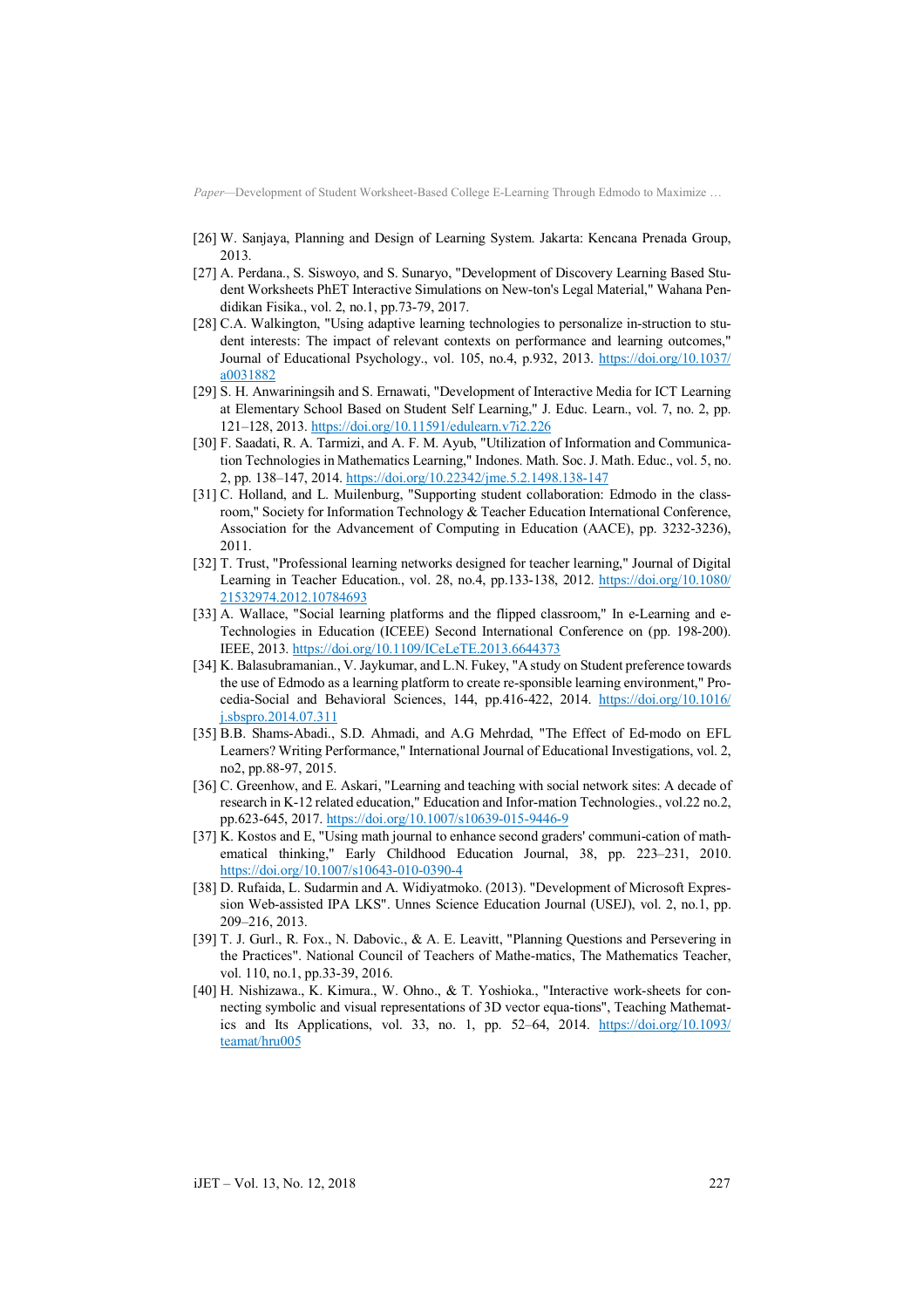- [41] E. Suherman., Turmudi, D Suryadi., T. Herman., Suhendra, S. Praba-wanto., Nurjanah, Rohayati, A, "Contemporary Learning Math Strategy," Bandung: JICA-UPI.
- [42] S. J. Deny and M. K. Potts, "How Tutors Model Students: A Study of Per-sonal Constructs in Adaptive Tutoring," Am. Educ. Res. J., vol. 35, no. 1, pp. 65–99, 1998. https://doi.org/10.3102/00028312035001065
- [43] J. Hardman, "Tutor–student interaction in seminar teaching: Implications for professional development," Act. Learn. High. Educ., vol. 17, no. 1, pp. 63–76, 2016. https://doi.org/10.1177/1469787415616728
- [44] S. Ososky, S. Gilbert, B. Goldberg, and A. Sinatra, "The Future of Adap-tive Tutoring: Wrangling Complexity Across Domains, Applications, and Platforms," Proceedings of the Human Factors and Ergonomics Society 2017 Annual Meeting., pp. 1985–1989, 2017.
- [45] T. W. Liew and S. Tan, "The Effects of Positive and Negative Mood on Cognition and Motivation in Multimedia Learning Environment," Educa-tional Technology & Society, vol. 19, pp. 104–115, 2016.
- [46] F. Rønning, "Influence of computer-aided assessment on ways of working with mathematics," Teach. Math. its Appl., vol. 36, no. 2, pp. 94–107, 2017. https://doi.org/10.1093/ teamat/hrx001
- [47] G. D. Kinchin, understanding learning in Viv Ellis (Eds.), "Learning and Teaching in Secondary Schools". Southernhay East, UK: Learning Matters, pp. 30-34, 2007.
- [48] S. Riaz, D. Rambli, R. Salleh, and A. Mushtaq, "Study to Investigate Learning Motivation Factors within Formal and Informal Learning Envi-ronments and their influence upon Web-Based Learning," Int. J. Emerg. Technol. Learn., vol. 5, no. 4, pp. 1–10, 2010. https://doi.org/10.3991/ijet.v5i4.1338
- [49] D.H. Schunk, P. R. Printrinch and J.L. Meece, "Motivation in education, theory, research, and application (3rd ed)". Trenton, New Jersey: Pearson Educational International, 2012.
- [50] S. Ahmad, "Influence of math phobia, self-efficacy, adversity quotient and achievement motivation toward junior high school student achievement". Journal of Mathematics Education Research, vol. 3, no.2, pp. 259- 272.
- [51] T. Y. Liu and Y. L. Chu, "Using ubiquitous games in an English listening and speaking course: Impact on learning outcomes and motivation". Com-puters & Education, vol. 55, no 2, pp. 630-643, 2010. https://doi.org/10.1016/j.compedu.2010.02.023
- [52] J. Sandberg, M. Maris and K. de Geus, "Mobile English learning: An Evi-dence-based study with fifth graders," Computers & Education, vol. 57, no. 1, pp. 1334-1347, 2011. https://doi.org/10.1016/j.compedu.2011.01.015
- [53] C. S. J. Huang, S. J. H. Yang, T. H. C. Chiang, and A. Y. S. Su, "Effects of Situated Mobile Learning Approach on Learning Motivation and Perfor-mance of EFL Students," Educ. Technol. Soc., vol. 19, no. 1, pp. 263–276, 2016.
- [54] R. Donnelly, "Harmonizing technology with interaction in blended problem-based learning," Comput. Educ., vol. 54, no. 2, pp. 350–359, 2010. https://doi.org/10.1016/ j.compedu.2009.08.012
- [55] S. Wichadee, "A development of the blended learning model using edmodo for maximizing students' oral proficiency and motivation," Int. J. Emerg. Technol. Learn., vol. 12, no. 2, pp. 137–154, 2017. https://doi.org/10.3991/ijet.v12i02.6324
- [56] C. S. Chai, L. H. Wong, and R. B. King, "Surveying and modeling stu-dents' motivation and learning strategies for mobile-assisted seamless Chi-nese language learning," Educ. Technol. Soc., vol. 19, no. 3, pp. 170–180, 2016.
- [57] Sugiyono, "Educational Research Methods Quantitative Approach, Qualita-tive, and R & D". Bandung: Alfabeta, 2013.